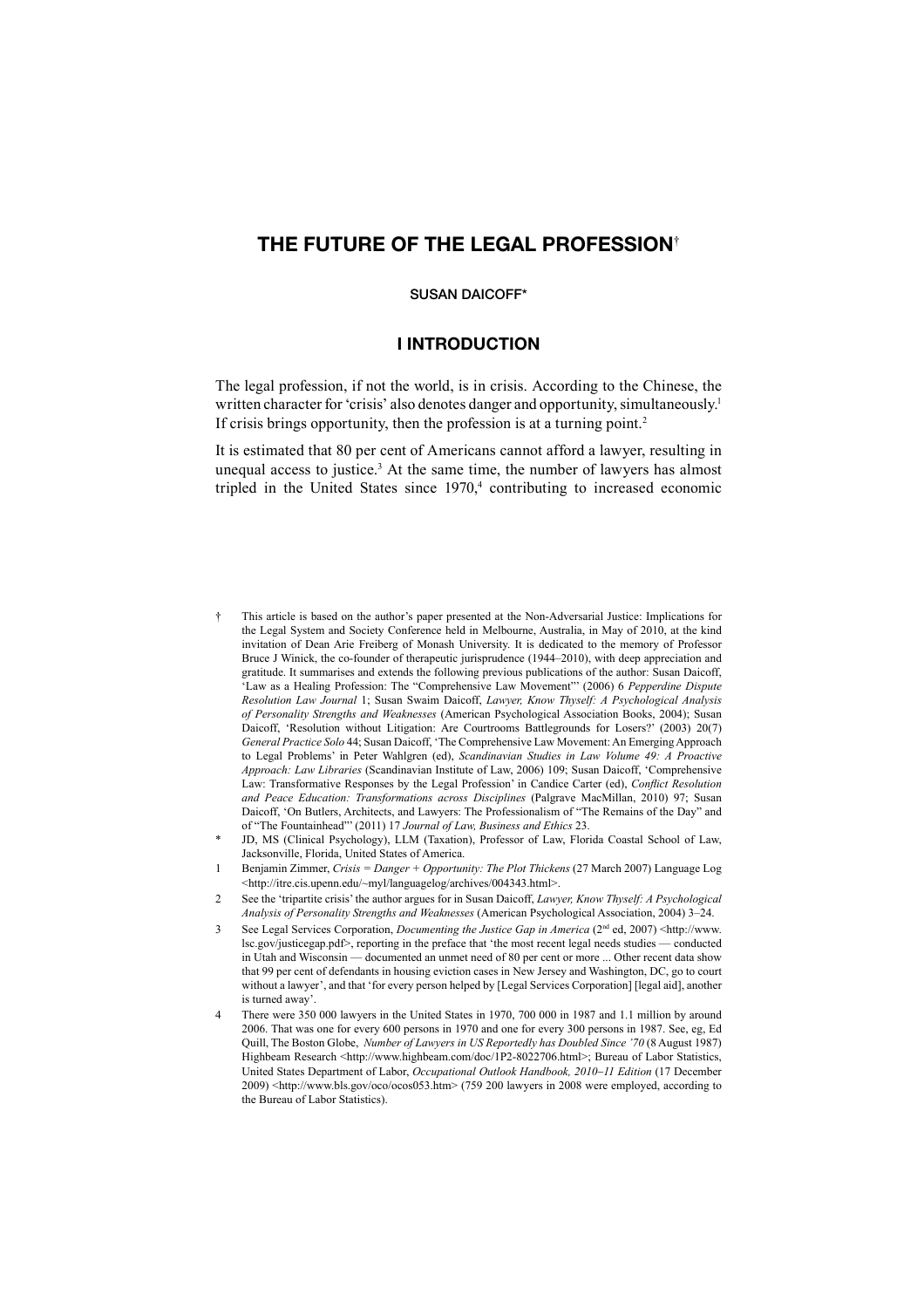pressure and competition among lawyers. The adversarial court system is no longer functioning as a primary and efficient dispute resolution system, as 98 per cent of all litigated cases settle without trial.<sup>5</sup> Negotiation, settlement, mediation and other types of alternative dispute resolution, even in mandatory forms, are growing<sup>6</sup> and legal personnel are experimenting with new models such as collaborative law<sup>7</sup> and transformative mediation.<sup>8</sup> In those few civil cases that actually go to trial, the process frequently takes two years to reach trial,<sup>9</sup> resulting in calls for more accountability from lawyers to justify their fees and value. The corrections system has failed, as the United States has one of the highest per capita incarceration rates in the world<sup>10</sup> and a recidivism rate of about 67 per

- 5 See Patricia Lee Refo, 'The Vanishing Trial' (2004) 30(2) *Litigation* 1.
- 6 See Jeff Rifleman, *Mandatory Mediation: Implications and Challenges* (December 2005) Mediate. com <http://www.mediate.com/articles/riflemanJ1.cfm>. For example, Florida has instituted mandatory mediation of mortgage foreclosure actions to deal with the large number of foreclosure cases in the state. Rob Samouce, 'Florida Supreme Court Orders a New Mandatory Mediation for Residential Homestead Property in Foreclosure', *Naples News* (online), 6 February 2010 <http://www.naplesnews. com/news/2010/feb/06/rob-samouce-florida-supreme-court-orders-new-manda/>.
- 7 See, eg, Forrest S Mosten, *Collaborative Divorce Handbook: Effectively Helping Divorcing Families without Going to Court* (Jossey-Bass, 2009); Pauline H Tesler and Peggy Thompson, *Collaborative Divorce: The Revolutionary New Way to Restructure Your Family, Resolve Legal Issues, and Move On with Your Life* (HarperCollins, 2007); Stuart G Webb and Ronald D Ousky, *The Collaborative Way to Divorce: The Revolutionary Method That Results in Less Stress, Lower Cost, and Happier Kids without Going to Court* (Hudson Street Press, 2006); Pauline H Tesler, *Collaborative Law: Achieving Effective Resolution in Divorce without Litigation* (American Bar Association, 2001); Nancy J Cameron, *Collaborative Practice: Deepening the Dialogue* (Continuing Legal Education Society of British Columbia, 2004). See also Pauline H Tesler and Peter B Sandmann, 'Ten Questions for Clients Weighing Litigation v. Collaborative Law' (2003) 21 *Alternatives to the High Cost of Litigation* 9; Mary E O'Connell, 'The Bookshelf: Collaborative Law: Achieving Effective Resolution in Divorce without Litigation' (2002) 40 *Family Court Review* 403; Pauline H Tesler, 'The Basic Elements of Collaborative Law' (2003) 21 *Alternatives to the High Cost of Litigation* 9; Pauline H Tesler, 'Collaborative Law: A New Paradigm for Divorce Lawyers' (1999) 5 *Psychology, Public Policy, and Law* 967; Pauline H Tesler, 'Collaborative Law: What It Is and Why Family Law Attorneys Need to Know about It' (1999) 13 *American Journal of Family Law* 215; Pauline H Tesler, 'Collaborative Law: A New Approach to Family Law Alternate Dispute Resolution' (1996) 2 *Conflict Management Newsletter* 12; Pauline H Tesler, 'Collaborative Law Neutrals Produce Better Resolutions' (2003) 21 *Alternatives to the High Cost of Litigation* 1; Pauline H Tesler, 'Client Relations: Tips from a Collaborative Practitioner' (2003) 21 *Alternatives to the High Cost of Litigation* 13. Collaborative law websites exist in many metropolitan areas, see, for example, the following regional collaborative law websites for South Florida and Minnesota: Collaborative Family Lawyers of South Florida, *A Team Approach <*http:// www.collaborativefamilylawfl .com/index.html>; Collaborativelawsf.com, *Sponsored Listings <*http:// www.collaborativelaw.org/>.
- 8 See, eg, Robert A Baruch Bush and Joseph P Folger, *The Promise of Mediation: The Transformative Approach to Conflict* (Jossey-Bass, 2<sup>nd</sup> ed. 2005).
- 9 Personal communication from Susan Daicoff to a private divorce attorney in Columbus, Ohio, May 2000.
- 10 The United States of America is reported to have the highest per capita incarceration rate in the world, with a rate of 751 per 10 000 citizens, ahead of China and Russia; England's was 151 and Japan's was below the median of 125 per 10 000, see Adam Liptak, 'United States Prison Population Dwarfs that of Other Nations', *New York Times* (online), 23 April 2008 <http://www.nytimes.com/2008/04/23/world/ americas/23iht-23prison.12253738.html>. Another source reported that there were 1 610 446 sentenced prisoners at year's end 2008, see Matthew Cooper, William J Sabol and Heather C West, *Prisoners in 2008* (8 December 2009) Bureau of Justice Statistics, Office of Justice Programs <http://bjs.ojp. usdoj.gov/index.cfm?ty=pbdetail&iid=1763>; the United States population in late 2010 was about 310 000 000 according to United States Census Bureau, *United States Population Clock Projection* (22 December 2010) <http://www.census.gov/population/www/popclockus.html>, yielding a rate of about 520 per 10 000 citizens.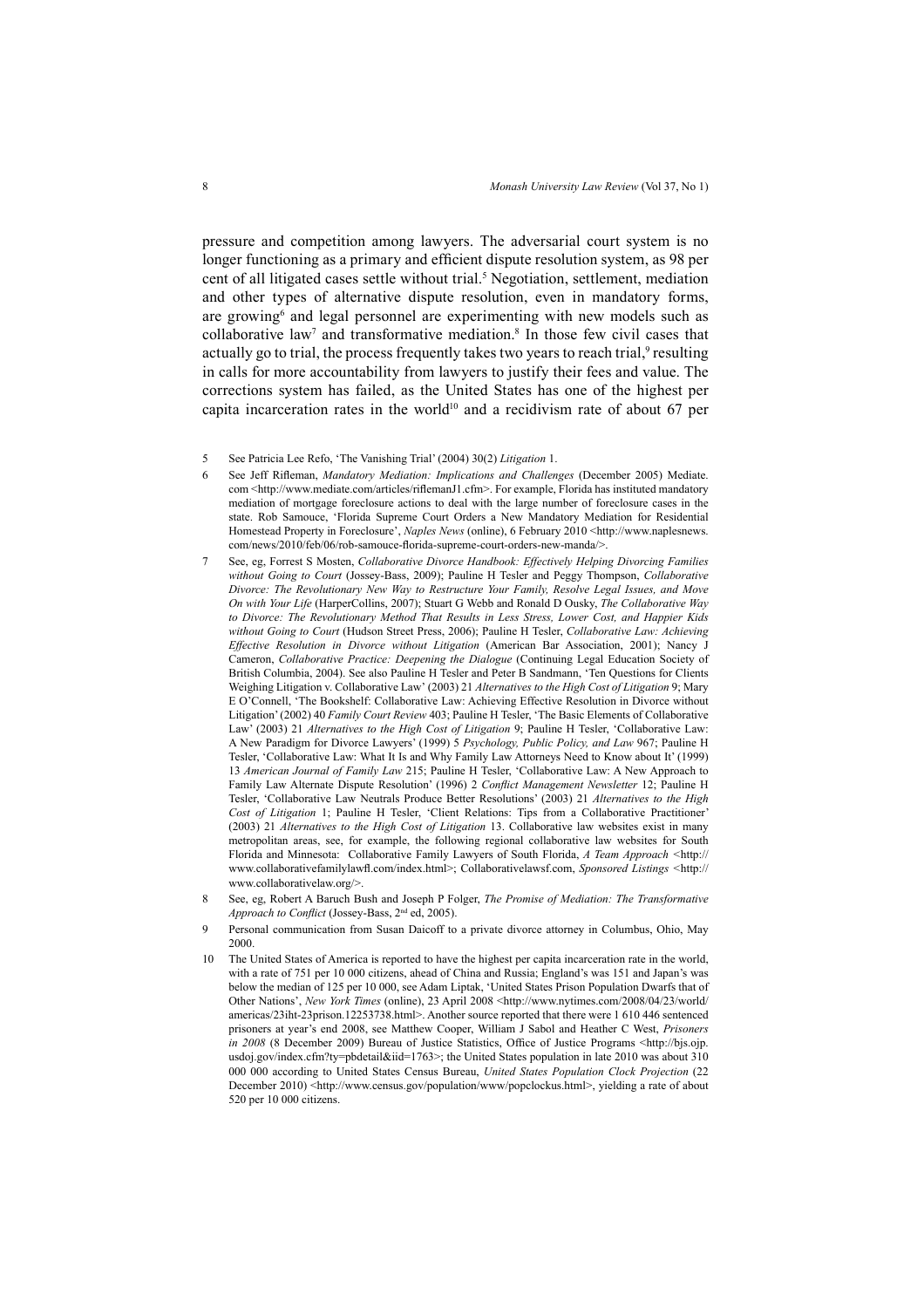cent.11 Judges and court personnel in the criminal law area are experimenting with alternative court models, such as problem-solving courts<sup>12</sup> and alternative disposition systems, such as restorative justice.<sup>13</sup>

One in five lawyers is suffering from clinically significant levels of depression, anxiety, psychopathology, alcoholism or substance abuse.<sup>14</sup> Some lawyers are desperate for work that matters, makes sense, makes a difference, is moral, is valuable and valued and produces sustainable outcomes.15 The current economic

- 11 The average recidivism rate in the United States of America is reported to be around 67 per cent, see Bureau of Justice Statistics, Office of Justice Programs, *Recidivism of Prisoners Released in 1994* (2 June 2002) <http://bjs.ojp.usdoj.gov/index.cfm?ty=pbdetail&iid=516>, compared to rates closer to 40 per cent in Australia, see Australian Associated Press, '40 Per Cent of Released Prisoners Back in Jail within Two Years', *The Australian* (online), 30 January 2009 <http://www.theaustralian.com.au/news/ nation/pc-of-ex-prisoners-back-to-jail-fast/story-e6frg6nf-1111118710404>
- 12 See, eg, Center for Court Innovation, *Home* (16 August 2011) <http://www.courtinnovation.org/>, a website collecting and reporting on a number of innovations in court design and process.
- 13 See, eg, Howard Zehr, *The Little Book of Restorative Justice* (Good Books, 2002); Daniel W Van Ness and Karen Heetderks Strong, *Restoring Justice: An Introduction to Restorative Justice* (Elsevier Reference,  $4<sup>th</sup>$  ed,  $2010$ ).
- 14 See Connie J Beck, Bruce D Sales and G Andrew H Benjamin, 'Lawyer Distress: Alcohol Related Concerns among a Sample of Practicing Lawyers' (1995) 10 *Journal of Law and Health* 1, 18, documenting the greater incidence of depression, anxiety and general psychopathology among lawyers as compared to the general population. See also what I refer to as the 'Benjamin studies': G Andrew H Benjamin, Elaine J Darling and Bruce Sales, 'The Prevalence of Depression, Alcohol Abuse, and Cocaine Abuse among United States Lawyers' (1990) 13 *International Journal of Law and Psychiatry* 233; G Andrew H Benjamin et al, 'The Role of Legal Education in Producing Psychological Distress among Law Students' (1986) 11 *American Bar Foundation Research Journal* 225; G Andrew H Benjamin, Bruce D Sales and Elaine Darling, 'Comprehensive Lawyer Assistance Programs: Justification and Model' (1992) 16 *Law & Psychology Review* 113; Stephen B Shanfield and G Andrew H Benjamin, 'Psychiatric Distress in Law Students' (1985) 35 *Journal of Legal Education* 65, 68−9; Barbara S McCann, Joan Russo and G Andrew H Benjamin, 'Hostility, Social Support, and Perceptions of Work' (1997) 2(2) *Journal of Occupational Health and Psychology* 175, 175, 178, 180; Amiram Elwork and G Andrew H Benjamin, 'Lawyers in Distress' (1995) 23 *Journal of Psychiatry and Law* 205, collectively documenting an incidence of alcoholism among lawyers (18 per cent) that is approximately twice as great as that in the general population (9 to 10 per cent) and tracking the incidence of clinically significant depression among lawyers, law students and pre-law students.
- As evidenced by the popularity of books assisting lawyers to find meaningful work, see, eg, Steven Keeva, *Transforming Practices: Finding Joy and Satisfaction in the Legal Life* (McGraw-Hill, 10<sup>th</sup> ed, 1999) ('*Transforming Practices*'); Deborah L Arron, *Running from the Law: Why Good Lawyers Are Getting Out of the Legal Profession* (Niche Press, 1989); Amiram Elwork, *Stress Management for Lawyers*: *How to Increase Personal and Professional Satisfaction in the Law* (Vorkell Group, 1995); Sol M Linowitz and Martin Mayer, *The Betrayed Profession: Lawyering at the End of the Twentieth Century* (Scribner's Sons, 1994); Peter Margulies, 'Review Essay: Progressive Lawyering and Lost Traditions: The Lost Lawyer: Failing Ideals of the Legal Profession by Anthony T Kronman' (1995) 73 *Texas Law Review* 1139; Richard A Zitrin and Carol M Langford, *The Moral Compass of the American Lawyer: Truth, Justice, Power, and Greed* (Ballantine Books, 1999); Monica R Parker, *The Unhappy Lawyer: A Roadmap to Finding Meaningful Work outside of the Law* (Sphinx Publishing, 2008); Jean Stefancic and Richard Delgado, *How Lawyers Lose Their Way: A Profession Fails its Creative Minds* (Duke University Press, 2005); George W Kaufman, *The Lawyer's Guide to Balancing Life and Work: Taking the Stress Out of Success* (American Bar Association, 2nd ed, 2006); Michael F Melcher, *The Creative Lawyer: A Practical Guide to Authentic Professional Satisfaction* (American Bar Association, 2007).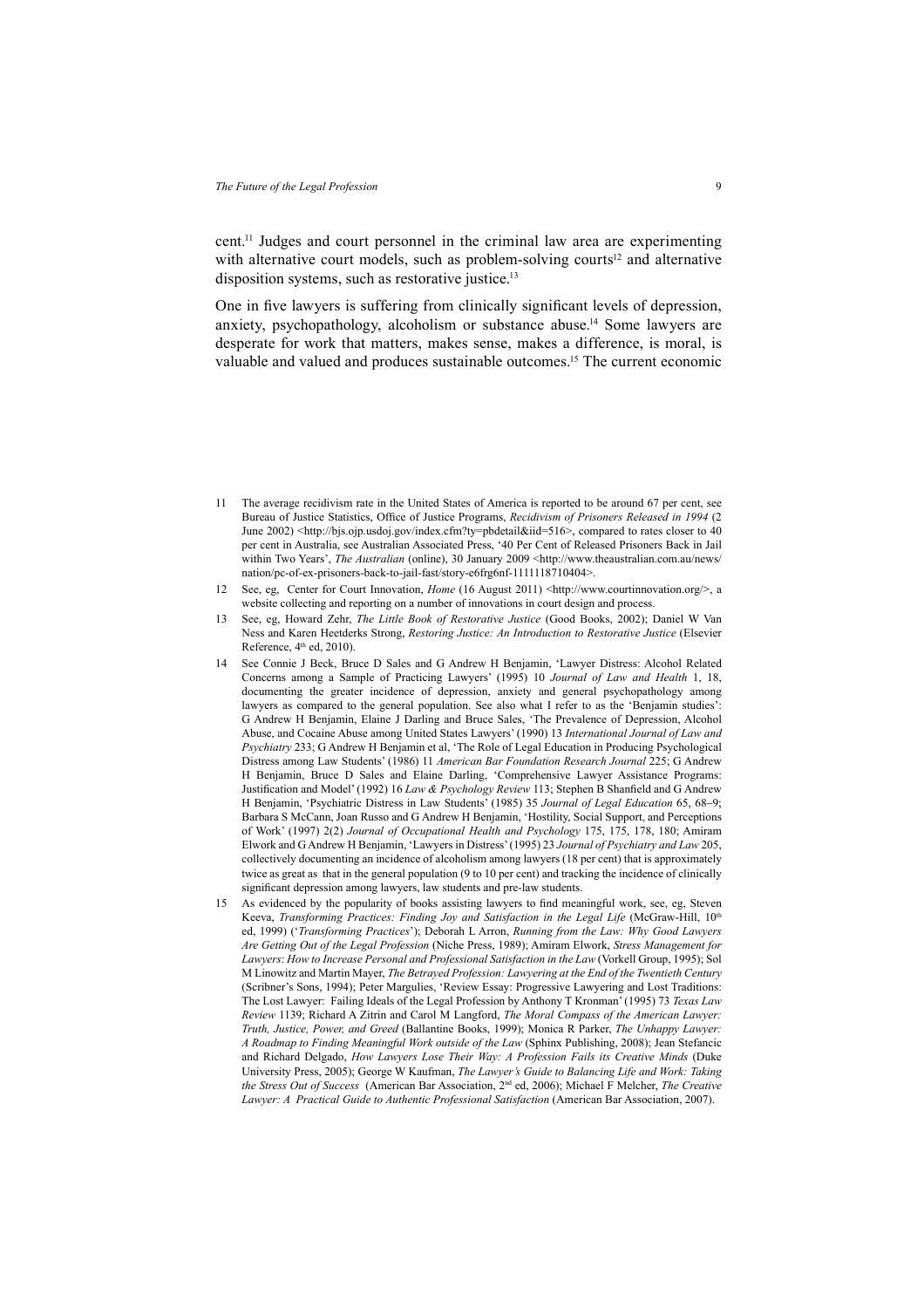crisis has increased unemployment among lawyers,<sup>16</sup> leading to more competition and calls for new forms of legal work,<sup>17</sup> while law school admissions levels steadily increased until about 2008.18 Legal education, operating on the basis of Langdell's century-old model, has become increasingly irrelevant and unrelated to the skills required for, and the demands of, modern law practice, leading to less preparedness of new graduates to face the conditions of modern law practice and to serve clients.19 Clearly, it is time for a change.

This article will explore the current state of the legal profession and then discuss its future, given the rise of emerging alternative forms of law practice and adjudication — known as the 'comprehensive law movement'. In particular, it will examine the effects of the current economic crisis and the 'Millennial' Generation's entrance into the profession on the tasks ahead for the comprehensive law movement.

# **II ON THE BRINK OF CHANGE: PROBLEMS**

Several existing structures or conditions have served to propel the need for change, by becoming so extreme as to cause difficulties. In the legal profession, these include:

- (1) The dominance of zealous advocacy as the preferred professional role of attorneys.20
- (2) The 'lawyer personality' as compared to non-lawyers.21
- (3) The irrelevance of legal education to law practice.<sup>22</sup>
- 16 Unemployment among lawyers was reported to be 1.2 per cent in 2002, double what it was in 1999, but below the national unemployment rate of 5.8 per cent, Karen Roebuck, 'Unemployment Affecting Lawyers', *Tribune Review (online), 24 April 2003* <http://www.pittsburghlive.com/x/pittsburghtrib/s\_130931.html>. The national unemployment rate in the United States was around 9.6 per cent in September 2010, Bureau of Labor Statistics, United States Department of Labor, *Regional and State Employment and Unemployment Summary* (25 March 2011) <http://www.bls.gov/news.release/laus.nr0.htm>
- 17 See Richard Susskind, *The End of Lawyers?: Rethinking the Nature of Legal Services* (Oxford University Press, 2008).
- 18 Law school admissions increased by 3000 and the number of law schools increased from 176 to 200 over the period 1993−2008, Columbia University School of Law, *Graphs and Data* (2009) <http://blogs. law.columbia.edu/salt/graphs-data/>.
- 19 As evidenced by several reports on legal education reform over the last two decades, see Section of Legal Education and Admissions to the Bar, American Bar Association, *Legal Education and Professional Development: An Educational Continuum Report of the Task Force on Law Schools and the Profession: Narrowing the Gap* (1992); William M Sullivan et al, *Educating Lawyers: Preparation for the Profession of Law* (Carnegie Foundation for the Advancement of Teaching, 2007); Roy Stuckey et al, *Best Practices for Legal Education: A Vision and a Road Map* (Clinical Legal Education Association, 2007). See also Stephen Gerst and Gerald Hess, 'Professional Skills and Values in Legal Education: The GPS Model' (2009) 43 *Valparaiso University Law Review* 513, reporting on empirical studies of Chicago, Minnesota and Montana lawyers and also on results of their own study of Arizona lawyers, demonstrating the fact that law school often omits teaching the skills actually needed in law practice.
- 20 See, eg, Rob Atkinson, 'A Dissenter's Commentary on the Professionalism Crusade' (1995) 74 *Texas Law Review* 259.
- 21 See, eg, Daicoff, above n 2, 25–49.
- 22 See, eg, Gerst and Hess, above n 19.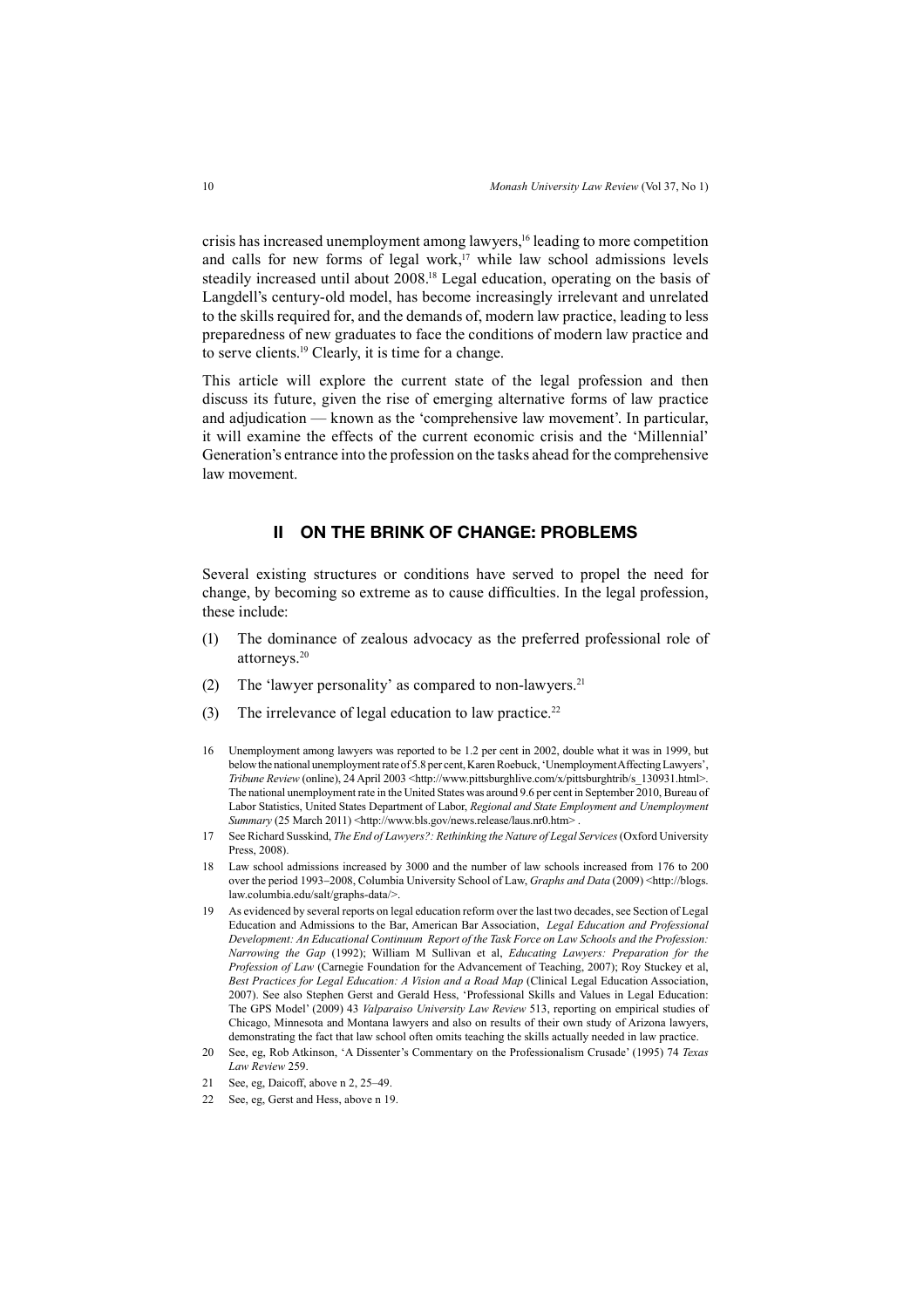In the world, the 'argument culture', as described by Deborah Tannen,<sup>23</sup> has similarly contributed to the need for change. This culture is described as a tendency to blame, justify, argue and defend when conflict arises between individuals or groups, rather than to employ cooperative conflict resolution. These conditions have become dominant and extreme to the point that they are no longer adaptive or healthy for society or for lawyers.

# **A** *Lawyer Personality and Distress*

I have been researching and writing about the legal profession since the early 1990s, when, as a lawyer enrolled in a graduate program for clinical psychology, I became interested in lawyers' distress, career dissatisfaction, wellbeing and ethical decision-making.24 That research led me to survey 40 years of empirical research on lawyers to determine whether there were certain traits that were characteristic of lawyers as a group.<sup>25</sup> That in turn led me to conclude that there were, indeed, about eight distinct traits that distinguished lawyers from non-lawyers, psychologically and decision-making preference-wise. These traits are: dominance, a need for achievement, competitiveness, a tendency to become ambitious and aggressive when under stress, a preference for rational and objective decision-making styles, interpersonal insensitivity, materialism and an economic bottom line orientation.<sup>26</sup>

In the mid-1990s, I argued that these traits were adaptive to the current practice of law, which at the time demanded that lawyers be competitive, aggressive, ambitious, focused on 'winning', unemotional, rational, objective, amoral, 'expert' zealous advocates and partisan representatives of their clients.27 The dominant mode of lawyering at that time appeared to be the confrontational, adversarial, neutral partisan/zealous advocate model, in which lawyers' own values, beliefs and opinions were set aside in order to represent the client's wishes without question. The client's legal rights were maximised at all costs and it was implicit that legal problems were solved via an adversarial process.<sup>28</sup> Despite Professor Rob Atkinson's calls for more diversity in professional roles among lawyers,<sup>29</sup> the zealous advocate model appeared dominant in the legal profession.

- 24 The author's Master's thesis research on this culminated in Susan Daicoff, '(Oxymoron?) Ethical Decision-Making by Attorneys: An Empirical Study' (1996) 48 *Florida Law Review* 197.
- 25 Published as Susan Daicoff, 'Lawyer, Know Thyself: A Review of Empirical Research on Attorney Attributes Bearing on Professionalism' (1997) 46 *American University Law Review* 1337.
- 26 Ibid. This work was extended in Daicoff, above n 2.
- 27 See Susan Daicoff, 'Asking Leopards to Change Their Spots: Can Lawyers Change? A Critique of Solutions to Professionalism by Reference to Empirically-Derived Attributes' (1998) 11 *Georgetown Journal of Legal Ethics* 547.
- 28 See, eg, Atkinson, above n 20, 304–09, 314.
- 29 Ibid 304–16.

<sup>23</sup> Deborah Tannen, *The Argument Culture: Stopping America's War of Words* (Virago Press, 1998). See discussion in David B Wexler, 'Book Review: The Argument Culture and the Courts: The Argument Culture: Moving from Debate to Dialogue' (1998) 35 *Court Review* 4, 4–5.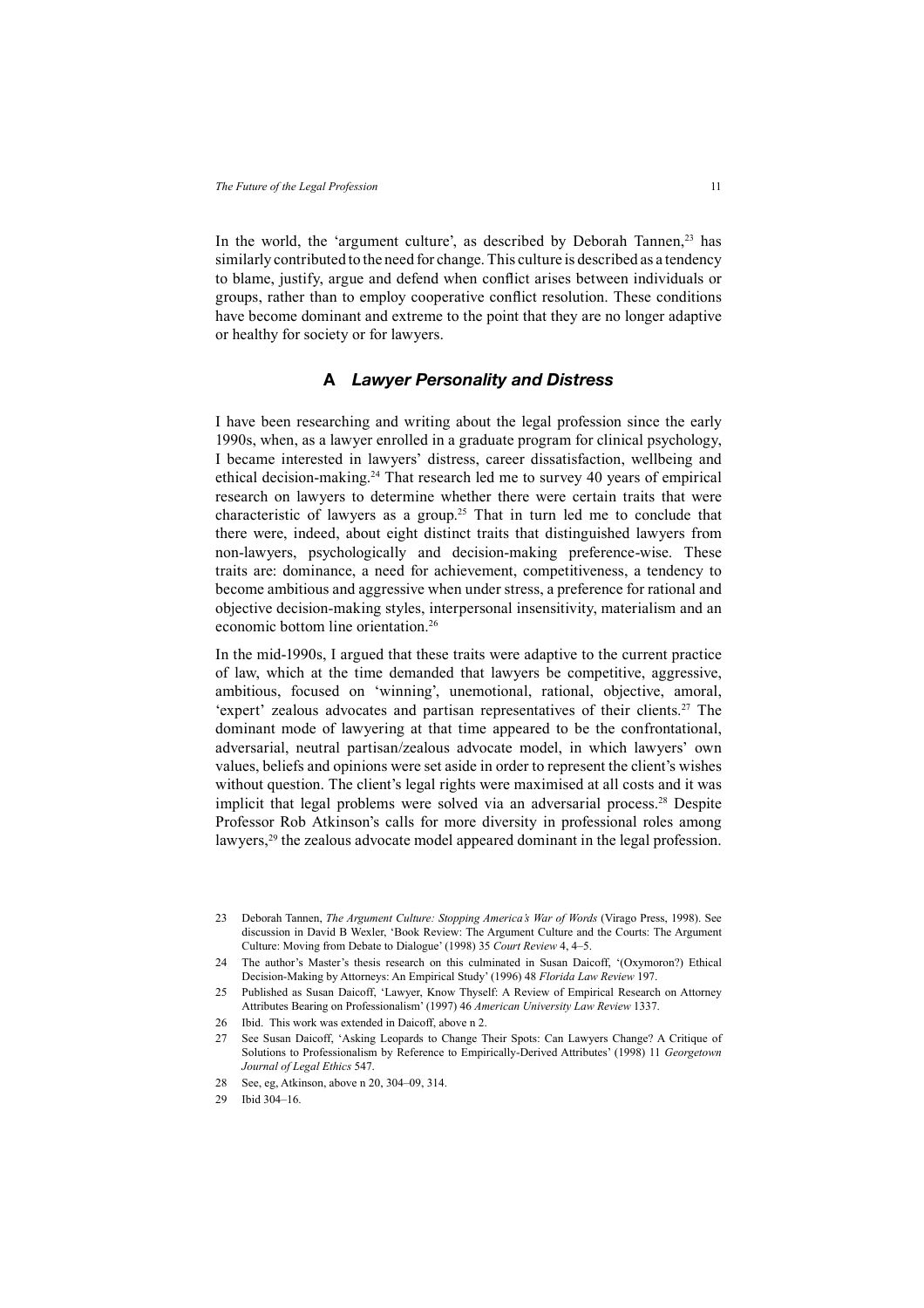However, I am not sure that this model was really working all that well for lawyers, clients, or society, based on reports of client, societal and lawyer dissatisfaction with the legal profession from 1990 onwards.<sup>30</sup> A 1993 survey by the American Bar Association found that 40−63 per cent of the public viewed lawyers as 'greedy', charging 'excessive fees', 'lacking the necessary ethics to serve the public' and 'not honest or ethical'.31 Only 19−35 per cent believed lawyers were 'caring and compassionate', 'honest and ethical', or a 'constructive part of the community'. While 78 per cent of respondents liked their own medical doctor, only 45 per cent liked their own attorney. Only seven per cent disliked their own doctor, while 16 per cent disliked their own attorney.<sup>32</sup> A 1991 public opinion poll found that 22 per cent of the public thought that lawyers had 'high honesty or ethical standards', compared to 62 per cent for pharmacists, 50 per cent for doctors, college teachers, members of the clergy, dentists and engineers and 35 per cent for funeral directors, bankers and journalists.<sup>33</sup> Lawyers fell between newspaper reporters (24 per cent) and building contractors (20 per cent), realtors (16 per cent), advertisers (12 per cent) and car salesmen (six per cent).<sup>34</sup>

Depression among law students and lawyers, while close to normal levels pre-law school, rockets to an amazing 32 per cent in the first year of law school.<sup>35</sup> It climbs to 40 per cent by the third year of law school, before dropping back to 18–19 per cent of lawyers, across 0–78 years of practice.36 However, it never returns to pre-law school levels; there is about double the incidence of depression among lawyers as there is in the general population.<sup>37</sup> Alcoholism among lawyers  $(18)$ per cent) appears to be twice as prevalent as among the general population (9 per cent).38 Finally, psychological distress of all types (depression, anxiety, paranoid ideation, social isolation and alienation, hostility, obsessive compulsiveness and interpersonal discomfort) appears to be greatly elevated among male and female lawyers, as compared to the general population.<sup>39</sup> Job dissatisfaction among

- 30 See reports of lawyer distress, low public opinion of lawyers and low job satisfaction among lawyers in the 1990s, Daicoff, above n 2, 3–24.
- 31 See Peter D Hart Research Associates, *A Survey of Attitudes Nationwide toward Lawyers and the Legal System* (1993).

- 33 See, eg, American Bar Association, 'At the Breaking Point: The Report of a National Conference on the Emerging Crisis in the Quality of Lawyers' Health and Lives: Its Impact on Law Firms and Client Services' (Paper presented at the At the Breaking Point Conference, Airlie House, Airlie, Virginia, 5–6 April 1991); Young Lawyers Division, American Bar Association, *Young Lawyers Division Survey: Career Satisfaction* (1995) ('*Career Satisfaction*'); Young Lawyers Division, American Bar Association, *Young Lawyers Division Survey: The State of the Legal Profession* (1990) ('*The State of the Legal Profession*').
- 34 See *The State of the Legal Profession*, above n 33.
- 35 See the 'Benjamin studies', above n 14. See especially Benjamin, 'The Role of Legal Education', above n 14.
- 36 See Benjamin, 'The Role of Legal Education', above n 14.
- 37 See Benjamin, 'The Prevalence of Depression, Alcohol Abuse, and Cocaine Abuse among United States Lawyers', above n 14; ibid.
- 38 Ibid.
- 39 See Beck, Sales and Benjamin, above n 14, 22–25, 49–50.

<sup>32</sup> Ibid.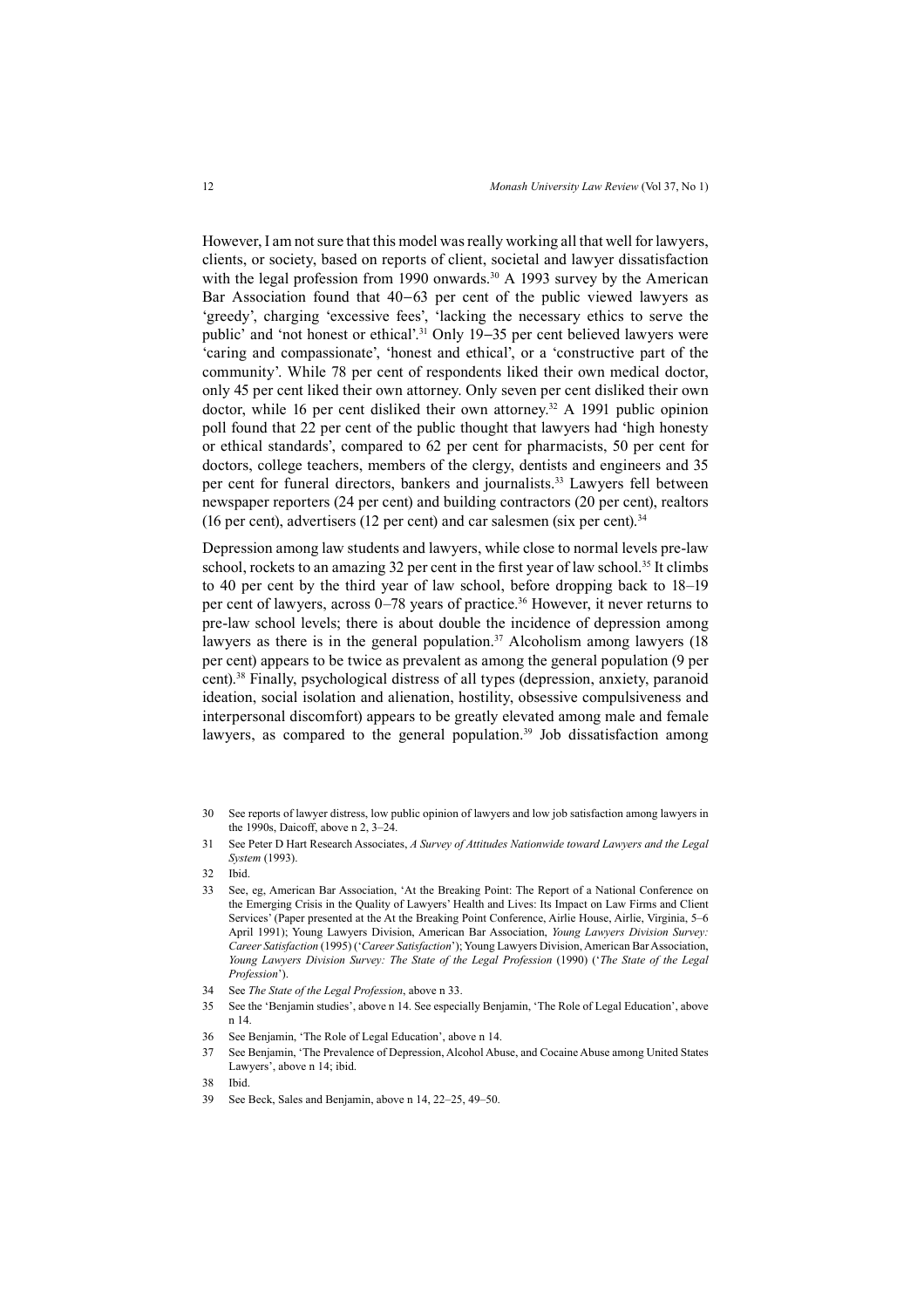lawyers also appears rather consistent at 20−28 per cent.40 From this data, I concluded that approximately 20 per cent of, or one in five, lawyers at any one time are 'walking wounded', meaning they are functioning in the legal profession despite having clinically significant levels of psychological distress, substance abuse, or job dissatisfaction.<sup>41</sup>

### **B** *Legal Profession Changes*

A number of developments in the legal profession since the 1980s and 1990s have eroded the zealous advocacy model, leading us to where we are today, on the brink (or in the midst, depending on where you live) of change. In the United States, the legal profession appears to be entering drastic change, particularly since 2008. In contrast, in other countries, such as Australia, the legal profession may be further along in the change process. These developments<sup>42</sup> are explored below.

The first development is the 'justice gap', referring to unequal access to justice depending on income. A large number of people cannot afford lawyers (as they are too rich for legal aid yet too poor for private lawyers). This has resulted in the stratification of the legal profession into a two-tiered justice system, with fewer elite 'Big Law' firms (first tier) and more lawyers in small practices or public service (second tier) with 'one-shotter' clients. In addition, there are more minorities and women in the second tier.

The second development is that the number of lawyers continues to grow, while the unemployment rate among lawyers is rising and law firms are laying off associate attorneys or placing a 'freeze' on new hires.43 Surprisingly, the justice gap appears to be widening.

Third, court dockets are clogged. Trials are rare, lengthy and very expensive in terms of both costs and legal fees. Court resolutions are often unsatisfactory, anticlimactic and less than optimal, in participants' eyes.44 As a result, most cases are

- 40 See *The State of the Legal Profession*, above n 33; *Career Satisfaction,* above n 33; The Young Lawyers Division of the American Bar Association conducted surveys in 1984, 1990 and 1995 evidencing a growth in dissatisfaction over the period of the three surveys. See, eg, Young Lawyers Division, 'ABA Young Lawyers Division Survey: Career Satisfaction' (Survey, American Bar Association, 1995) <http://www.law.indiana.edu/people/henderson/share/satisfaction\_800.pdf>.
- 41 See Susan Daicoff, 'Lawyer, Be Thyself: An Empirical Investigation of the Relationship between the Ethic of Care, the Feeling Decision-Making Preference, and Lawyer Wellbeing' (2008) 16 *Virginia Journal of Social Policy and the Law* 87.
- 42 These developments are explored in Susskind, above n 17, xxiv–xxxvi, and also generally throughout the book.
- 43 See Editorial, 'A Less Gilded Future', *The Economist* (New York), 5 May 2011, discussing the effects of the recession on the legal business in terms of 'structural change', 'profits' and 'survival' and also documenting the Bureau of Labor Statistics data on lawyer employment, showing that employment increased every year until 2007, after which it declined every year, taking the deepest dive in 2009, and that nearly 10 000 lawyers lost their jobs during the period 2009–10.
- 44 See Tom R Tyler, 'The Psychological Consequences of Judicial Procedures: Implications for Civil Commitment Hearings' in David B Wexler and Bruce J Winick (eds), *Law in a Therapeutic Key: Developments in Therapeutic Jurisprudence* (Carolina Academic Press, 1996).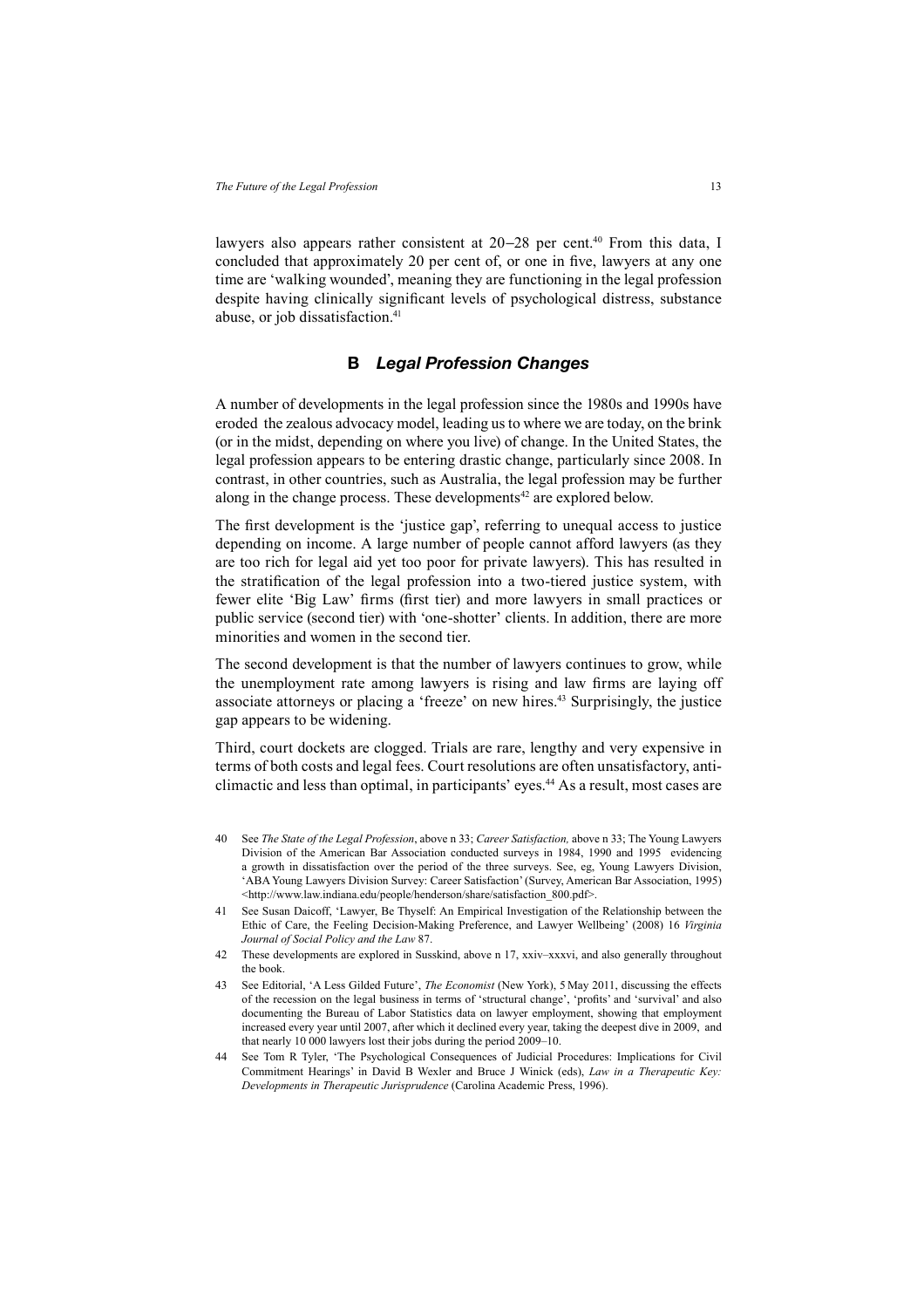settled through negotiation and mediation. However, these forms of alternative dispute resolution may fail to achieve their full healing potential as they often resemble mini-trials, being carried out by lawyers operating in an adversarial mode, without even the benefit of constitutional and evidentiary safeguards. In addition, the training, experience and approach of lawyers, in most cases, are at odds with the dispute resolution mechanisms being used to resolve most legal problems. Finally, lawyers may resist settling cases early as it cuts off their ability to earn more legal fees.

Fourth, clients feel that lawyers' fees are unjustifiably high and companies have thus sprung up to audit and carefully oversee law firms' legal bills.

Fifth, in the criminal arena, incarceration rates and recidivism rates are high, suggesting that the criminal justice system has failed to achieve its ends.

Sixth, there is growing demographic and psychological diversity in the legal profession due to the influx of minority and female students into law schools since around 1980. These 'non-traditional' individuals in the law may be responsible, in part, for an increased demand in the law for work consonant with one's personal values and incorporative of psychology and relational concerns. Lawyer distress and dissatisfaction has pierced holes in the dominance of the model of the lawyer as a blind, zealous advocate, whose personal values and morals are irrelevant to their representation of clients. Lawyers who are unable to divorce themselves from their personal values in their work, may find themselves morally and psychologically bankrupt as a result of working for clients they do not respect or value.45 As a result, some lawyers began to crave work and clients that they *did* fully believe in.<sup>46</sup>

Seventh, client, lawyer and societal dissatisfaction with the legal system are propelling demand for cost-effective legal services that are more consonant with social science, relationships, emotions and values; demand for more client autonomy, voice, participation in legal processes and in the lawyer-client relationship; demand from clients for more accountability from lawyers (that is, justifying their fees); and demand for fixed fees.

Finally, due to some of these developments, and the continued overemphasis of law schools on doctrinal courses and trial advocacy, the gap between legal education and skills needed in practice has continued to widen.

<sup>45</sup> Consider the plight of the attorneys representing a client such as Enron Corporation, who was engaged in widespread corporate and securities fraud. Or, it could be as simple as a lawyer representing a client in a bitterly contested, acrimonious divorce when he or she feels strongly that the divorce is harming the client's children. It could also be a lawyer who is a recovering alcoholic being asked to defend an alcoholic client against a drink driving charge, when he or she feels strongly that the client should rehabilitate.

<sup>46</sup> Founder of the International Alliance of Holistic Lawyers, William Van Zyverden, explains that the lawyer's own morals and values are explicitly important in a holistic representation — face-to-face communication between Susan Daicoff and William Van Zyverden at the Annual Conference of the International Alliance of Holistic Lawyers, Marathon Key, Florida, November 1999.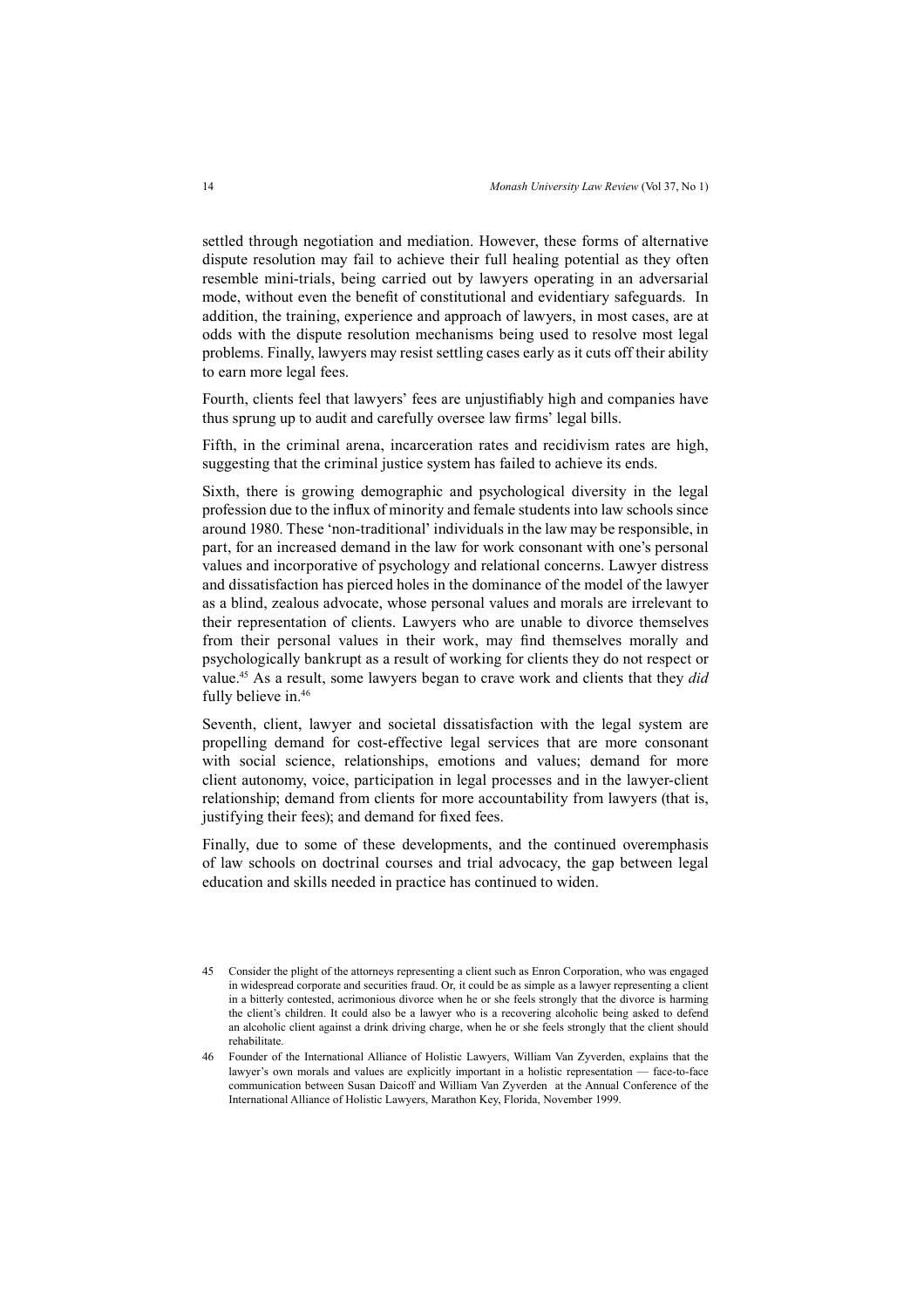In short, some might claim that the legal profession is dangerously close to obsolescence for all but the most wealthy individual, corporate and institutional clients.47

# **C** *World Developments*

In the world, various parallel developments and emerging shifts in emphasis have also contributed to making the legal profession ripe for change. Technological advances have spiked upwards, constantly remoulding how people live, work and interact.48 We now have instant access to information, documents, individuals and groups around the world (as compared to 15 or 20 years ago). Social and professional online networks and sites such as Facebook, LinkedIn, Avvo, virtual law firms and online delivery of legal services have emerged in recent years.49 Richard Susskind, in *The End of Lawyers ?: Rethinking the Nature of Legal Services*, describes the rise of 'disruptive legal technologies' in predicting drastic change in the legal profession in the near future. He also predicts that the traditional law firm model may become outmoded, in part due to calls for different fee structures, outsourcing of legal work and the availability to clients of online 'community-based knowledge ecosystems', making one-on-one, faceto-face lawyers less necessary.<sup>50</sup>

There has been a growing awareness of society's interdependence and interconnectivity globally, as well as an awareness of the need for sustainable, non-destructive forms of living and working. These have placed a new emphasis on collaboration and cooperation. Post-Enlightenment values of connection and community have become more important.51 Focus has shifted from the dominance of 'left-brained', rational, logical analysis, to 'right-brained' values such as relationships, emotions, collaboration, connectivity, creativity, holistic analyses of matters and problems, problem-solving and multidisciplinary practice.<sup>52</sup> An increasing emphasis on human capital, the human element and the importance of emotions has been observed.<sup>53</sup>

Growing environmental concern and demand for sustainable, green methods and processes may be contributing to the need to make legal services cost-effective

- 47 Based on the remarks of attorney and past president of the Illinois State Bar Association, Cheryl Niro, at the University of South Carolina's Second National Mentoring Conference, Columbia, South Carolina, April 2010. See generally Susskind, above n 17.
- 48 See, eg, Damien Broderick, *The Spike: How Our Lives Are Being Transformed by Rapidly Advancing Technologies* (Forge, 2001).
- 49 See generally Thomas D Morgan and Ronald D Rotunda, *Professional Responsibility Problems and Material* (Foundation Press, 10<sup>th</sup> ed, 2008); Susskind, above n 17, both documenting these kinds of sites.
- 50 See Susskind, above n 17, 99–145.
- 51 See Thomas D Barton, 'Troublesome Connections: The Law and Post-Enlightenment Culture' (1998) 47 *Emory Law Journal* 163, 163–4.
- 52 See Daniel H Pink, *A Whole New Mind: Why Right-Brainers Will Rule the Future* (Riverhead Books, 2005).
- 53 For example, in the last two decades a 'law and socioeconomics movement' has generated scholarship, see, eg, Lynne L Dallas, *Law and Public Policy: A Socioeconomic Approach* (Carolina Academic Press, 2005).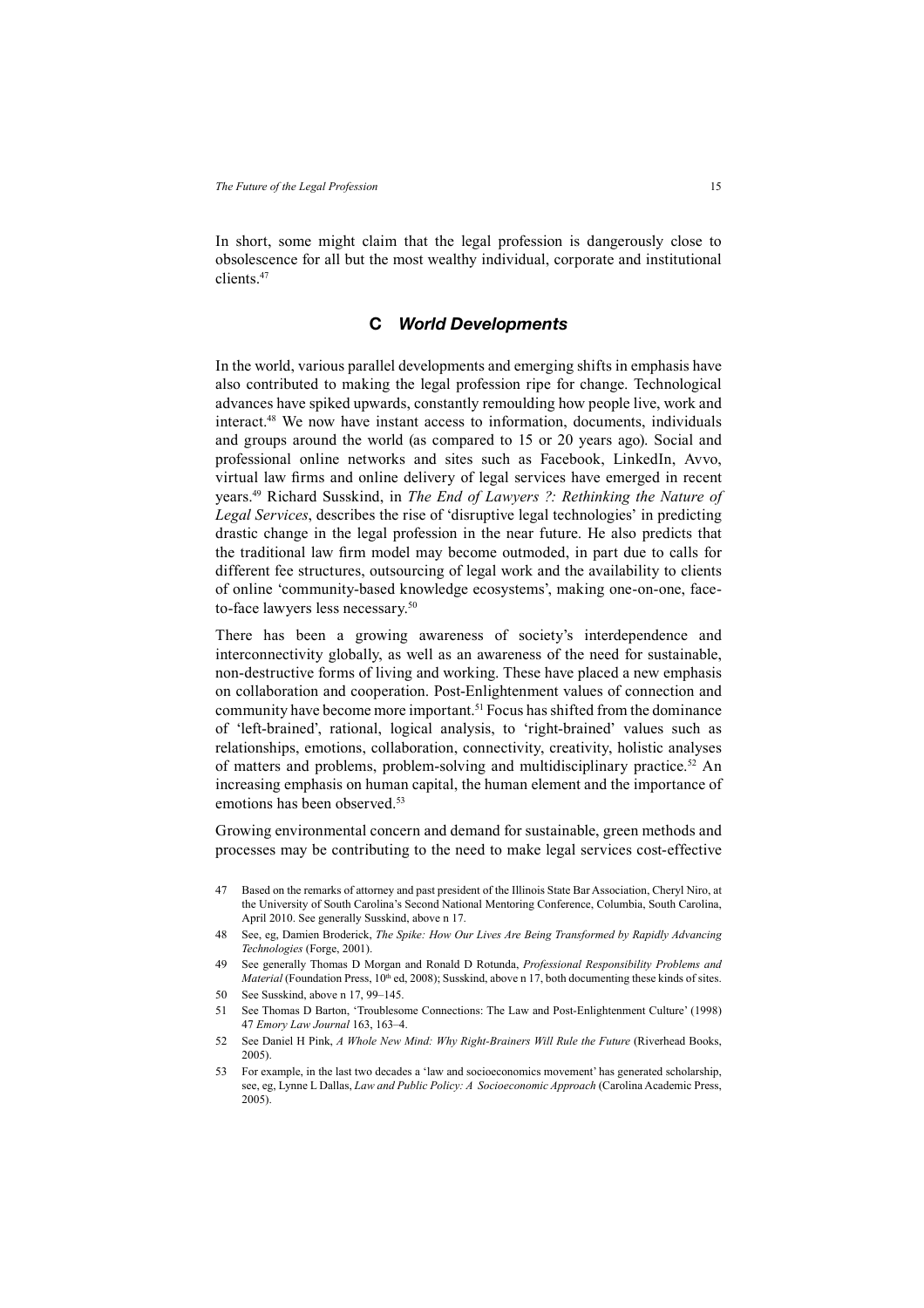and conducive to, rather than destructive of, sustainable processes. For example, many have recognised the need for legal processes and dispute resolution methods that preserve interpersonal relationships and promote parties' wellbeing, rather than impair or destroy them (as 'scorched-earth' litigation often does).<sup>54</sup>

Apology and forgiveness have become more prevalent and important, in stark contrast to the traditional legal approach to criminal and civil legal problems, which usually focuses on attributing blame to another and asking a neutral thirdparty decision-maker to assign fault and responsibility to that other. It also offers only money as the 'apology' in many cases and fails to provide an avenue for non-monetary apology and forgiveness to be exchanged.55 For example, Toyota and Tiger Woods recently publicly apologised for product defects and marital unfaithfulness, respectively. Apology and forgiveness were also part of the South African Truth and Reconciliation Commission proceedings to heal victims, victims' families and perpetrators post-apartheid.

In corporate culture, a new, non-hierarchical leadership style has become popular. Patrick Lencioni and Jim Collins have both published books describing the ineffectiveness (and thus fall) of 'command and control' corporate leadership and the rise of corporate values such as collaboration, team building, problemsolving, cooperation, humility and transparency.<sup>56</sup>

More recently, the coming of age of the generation known as the 'Millennials'<sup>57</sup> and the current world economic crisis have also contributed to this rapid change.<sup>58</sup> The 'Millennials'' influence, through their increased emphasis on collaboration, civic mindedness and technology, will be explored below in Part V ('Millenials and the Economic Crisis')*.* 

Traditional legal jobs are less plentiful; many law firms are not hiring new associates or summer clerks. If they are hiring, they only seek associates with three or more years of experience. Anecdotally, it is apparent that law students are working for free at law firms just to gain experience during law school.

New graduates are considering ways to create new demands and markets for legal services and lawyers. Clients are demanding fixed, lower fees; there are more *pro se* litigants who demand online legal knowledge and forms they can use themselves to save money.<sup>59</sup>

- 54 See, eg, Tesler, *Collaborative Law: Achieving Effective Resolution in Divorce without Litigation,* above n 7; Webb and Ousky, above n 7.
- 55 See *A Civil Action* (Directed by Steven Zaillian, Touchstone Pictures, 1998), where attorney Jan Schlictmann is depicted telling his personal injury client that money is how the defendants apologise and how he gets paid.
- 56 See, eg, Jim Collins, *Good to Great: Why Some Companies Make the Leap … and Others Don't* (HarperBusiness, 2001); Patrick Lencioni, *The Five Dysfunctions of a Team: A Leadership Fable* (Jossey-Bass, 2002), both describing a shift in corporate management from hierarchical, command-andcontrol to team and humility-based leadership.
- 57 See Neil Howe and William Strauss, *Generations: The History of America's Future, 1584 to 2069* (Morrow, 1991); Neil Howe and William Strauss, *Millennials Rising: The Next Great Generation*  (Vintage, 2000), making an historical argument for the existence of the 'Millennial' generation.
- 58 See Susskind, above n 17.
- 59 Ibid.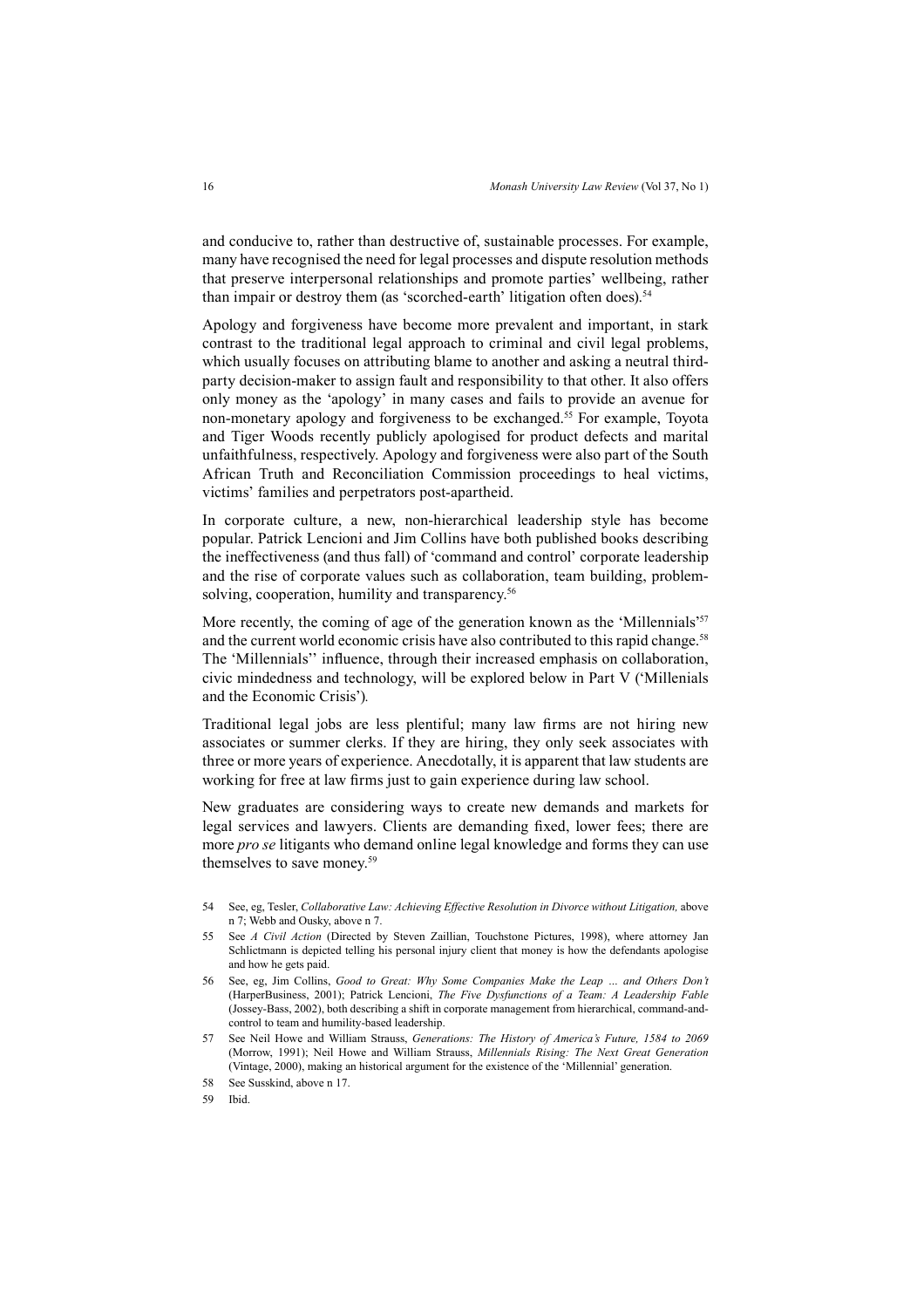### **III RESPONSES AND SOLUTIONS**

Many lawyers, judges, mediators and commentators have proposed solutions and responses to these problems, ranging from stress management, $60$  to mediation, $61$ to sheer innovations in the law.<sup>62</sup> It is proposed, however, that something more foundational than stress management, better traditional law firm management, or traditional mediation and alternative dispute resolution, is required. Those strategies, while helpful, simply mask a greater, more structural need for change in the legal profession.

A number of pioneers, trailblazers and leading edge innovators recognised this early on. Many of those people were present at the Non-Adversarial Justice Conference in May 2010 in Melbourne, continuing their tireless efforts to improve the law. In the 1970s and 1980s, and, in some cases, even in the 1930s, seeds were sown for a new legal profession by these insightful individuals. Inspired by them,63 many more began formulating new ways of practicing and adjudicating law and resolving legal disputes.

#### **A** *In the Legal Profession*

In the legal profession, a number of shifts began to occur. First, lawyers, mediators and judges began experimenting with new forms of legal practice, dispute resolution and adjudication — including collaborative law, holistic law, transformative mediation, restorative justice, community courts and interdisciplinary problem-solving courts.64 A more egalitarian lawyer–client relationship was tried, as a shift away from the lawyer-as-expert and client-assubordinate model.<sup>65</sup> Commentators called for a shift from zealous advocacy to a professional role of the attorney that more closely resembled a 'wise counsellor'<sup>66</sup> or 'friend' in the Aristotelian sense $67$  of someone who tells the client what they

- 61 See Barbara Ashley Phillips, *The Mediation Field Guide: Transcending Litigation and Resolving Confl icts in Your Business or Organization* (Jossey-Bass, 2001).
- 62 See the vectors of the 'comprehensive law movement' in Susan Daicoff, 'Law as a Healing Profession: The "Comprehensive Law Movement"' (2006) 6 *Pepperdine Dispute Resolution Law Journal* 1 .
- 63 These individuals include Professor David B Wexler and Professor Bruce J Winick, Magistrate Michael S King, Professor John Braithwaite, Professor Carrie Menkel-Meadow, Professor Marjorie A Silver, Professor Thomas Barton, Steven Keeva, Astrid Birgden, Justice Peggy Hora, Professor Robert Schopp, Howard Zehr, Professor R Baruch Bush, Professor Louis Brown, Professor Leonard Riskin and attorneys Stuart Webb, Bill Van Zyverden, John McShane, J Kim Wright and Arnie Herz (Non-Adversarial Justice: Implications for the Legal System and Society Conference, Melbourne, 4−5 May 2010).
- 64 See Daicoff, above n 62.
- 65 See Pauline H Tesler, 'Collaborative Family Law' (2004) 4 *Pepperdine Dispute Resolution Law Journal* 317, 318–20, 328.
- 66 See Atkinson, above n 20.
- 67 See Thomas L Shaffer and Robert F Cochran, '"Technical" Defenses: Ethics, Morals, and the Lawyer as Friend' (2007) 14 *Clinical Law Review* 337, discussing the concept of lawyer as friend and discussing the idea of lawyer as an Aristotelian 'friend'.

<sup>60</sup> See Elwork, above n 15.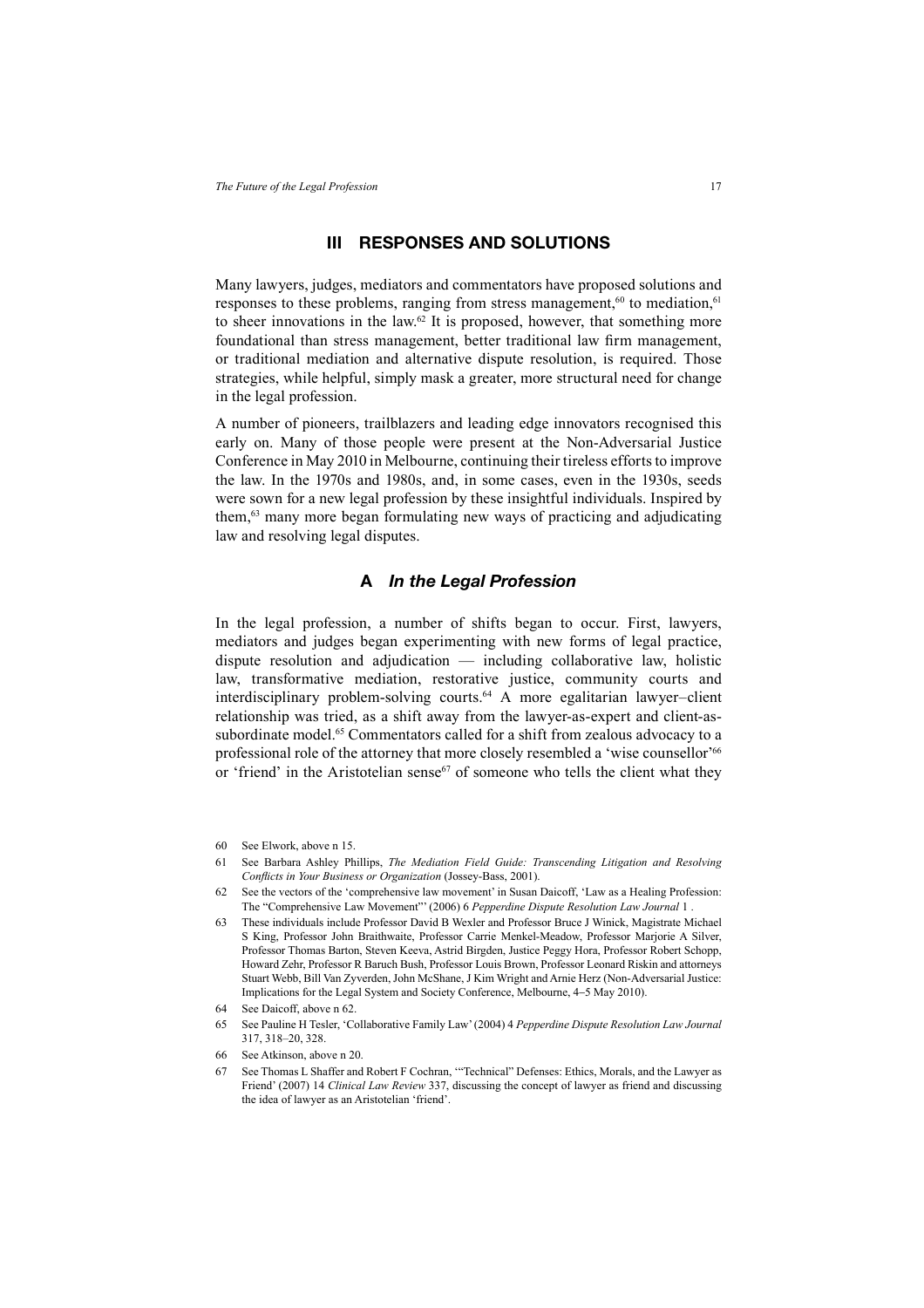need to hear — the truth — instead of what they want to hear.<sup>68</sup> Lawyers began to use mediation more often and began to see their roles as less 'warrior' and more 'problem-solver' or 'conflict-resolver'.<sup>69</sup> Lawyers also experimented with less gamesmanship in litigation, more disclosure and open discussion and a shift in focus from legal rights, duties and obligations to the parties' interests, needs and desires. 70

# **B** *The Comprehensive Law Movement*

In the late 1990s I was invited to one of the many conferences on 'therapeutic jurisprudence' organised by Professors Wexler and Winick.<sup>71</sup> Therapeutic jurisprudence ('TJ') grew out of the law and psychology movement. Emerging around 1990, it posits that law, legal processes and legal actors have, like it or not, therapeutic or non-therapeutic effects on the individuals involved in legal matters.72 It then asks how social science can be used to assess these consequences and to propose changes to the law and legal processes which foster their therapeutic effects and minimise their counter-therapeutic effects. Originally applied only to mental health law, TJ was quickly applied to almost every area of substantive law, with great interest and effective application.<sup>73</sup>

At this conference, I noticed that there were programs presented on (in addition to therapeutic jurisprudence): preventive law, the integration of TJ with preventive law, procedural justice, collaborative law and restorative justice. Given my previous interest in the state of the legal profession, lawyer distress and

- 68 In contrast, zealous advocacy may be more closely aligned with this statement, often attributed to entrepreneur and capitalist J P Morgan who lived from 1837–1913: 'Well, I don't know as I want a lawyer to tell me what I cannot do. I hire him to tell me how to do what I want to do.'
- 69 See, eg, James M Cooper, 'Toward a New Architecture: Creative Problem Solving and the Evolution of Law' (1998) 34 *California Western Law Review* 297, advocating creative problem-solving skills in the practice of law; Janeen Kerper, 'Creative Problem Solving vs. the Case Method: A Marvelous Adventure in Which Winnie-the-Pooh Meets Mrs Palsgraf' (1998) 34 *California Western Law Review*  351, introducing the emergence of creative problem-solving as a legal discipline; Thomas D Barton, 'Conceiving the Lawyer as Creative Problem Solver' (1998) 34 *California Western Law Review* 267, discussing a symposium issue to educate creative problem solvers. Issue 34(2) of the 1998 *California Western Law Review* was devoted to creative problem-solving and California Western Law School houses the McGill Center for Creative Problem-Solving.
- 70 See Tesler, above n 65, 318–20, 328.
- 71 This was a therapeutic jurisprudence 'conference-within-a-conference' held by David Wexler, John Lyons and Bruce Winick: 'Therapeutic Jurisprudence and Preventative Law: The TJ Preventive Lawyer' — American Psychology-Law Society of the American Psychological Association Biennial Conference, Redondo Beach, California, 5 March 1998.
- 72 See generally David B Wexler and Bruce J Winick, *Law in a Therapeutic Key: Developments in Therapeutic Jurisprudence* (Carolina Academic Press, 1996); David B Wexler and Bruce J Winick, 'Therapeutic Jurisprudence as a New Approach to Mental Health Law Policy Analysis and Research' (1991) 45(5) *University of Miami Law Review* 979, 981; David B Wexler, 'Practicing Therapeutic Jurisprudence: Psycholegal Soft Spots and Strategies' (1998) 67(2) *Revista Juridica Universidad de Puerto Rico* 317, 317; David B Wexler, *Therapeutic Jurisprudence: The Law as a Therapeutic Agent*  (Carolina Academic Press, 1990).
- 73 It has perhaps been most effective in the court system, generating interdisciplinary rehabilitative problemsolving courts such as mental health courts, drug treatment courts and domestic violence courts. See generally Center for Court Innovation, *Home* (16 August 2011) <http://www.courtinnovation.org/>.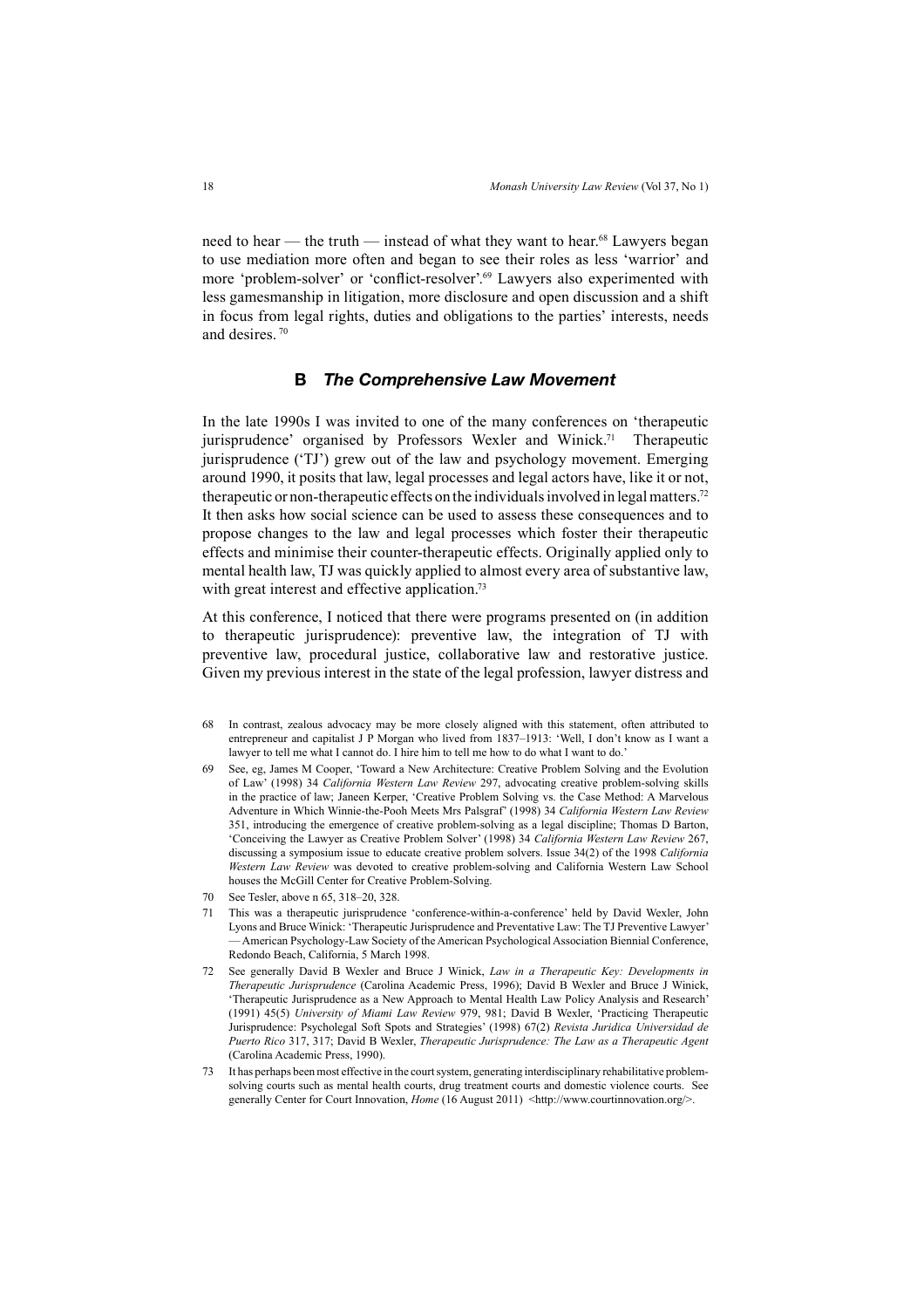wellbeing and public opinion of law and lawyers, I was struck by the similarities of these disciplines and their coterminous appearance; almost all had emerged around 1990. I asked Professors Wexler and Winick if they thought that these developments might all be part of a larger movement in the law. Their response was to challenge me; if so, they said, then articulate the common ground between all these developments that binds them together, unifies them and distinguishes them from the traditional adversarial justice system.

So I tried. First, I determined that there were about nine developing new approaches to law, lawyering, dispute resolution and adjudication that all fit within this larger movement. In addition to therapeutic jurisprudence, these were: preventive law (like preventive medicine); holistic law (like holistic medicine); procedural justice (social science research on litigants' satisfaction with and perceptions of the fairness of legal processes); creative problem-solving; collaborative law (a non-litigious means for resolving divorce and custody cases with two attorneys, two clients and possibly an interdisciplinary team of experts); transformative mediation (dispute resolution focused on moral growth of the parties); restorative justice (an approach to crime focused on healing through conferencing between victims, offenders and society); and problem-solving courts (such as drug treatment courts, courts for homeless persons, domestic violence courts, etcetera). I refer to these as 'vectors' because, like the spokes of a wheel, they all share a common hub and, being innovative, they all represent forward movement in the law.

What I found was that all of these developments, or vectors, shared at least two common features (the 'hub'). The first was what collaborative lawyer Pauline Tesler calls 'rights-plus', meaning law reaching beyond bare legal rights to incorporate and consider the parties' needs, desires, goals, mental status, wellbeing, relationships and future functioning. Legal rights are not trumped by these concerns, but where the 'rights-plus' concepts can be preserved or improved, they are. Second, they all seek to optimise the outcomes of legal matters as measured by human wellbeing, by assessing the effects of law and legal processes on the 'human element' (meaning emotions, psychological functioning and relationships involved in legal matters), while still resolving the particular legal matter. It is the optimisation feature that causes these disciplines (arguably) to result in 'better' overall outcomes of legal problems as compared to more traditional approaches.

Many share other common features as well, such as: (1) favouring dispute resolution that eschews protracted, scorched-earth litigation in favour of consensual, collaborative, community-based methods and processes affording voice and participation for all; and (2) solving legal problems creatively and holistically as a result of teams of lawyers and clients working together as equal partners, rather than having passive clients represented by dispassionate expert legal technicians who 'know best'.

By about 1990, these developments had begun to eke into the legal consciousness and they hit a chord. Many recognised the need for the reforms being proposed and more reforms, innovations, research, scholarship and interest by legal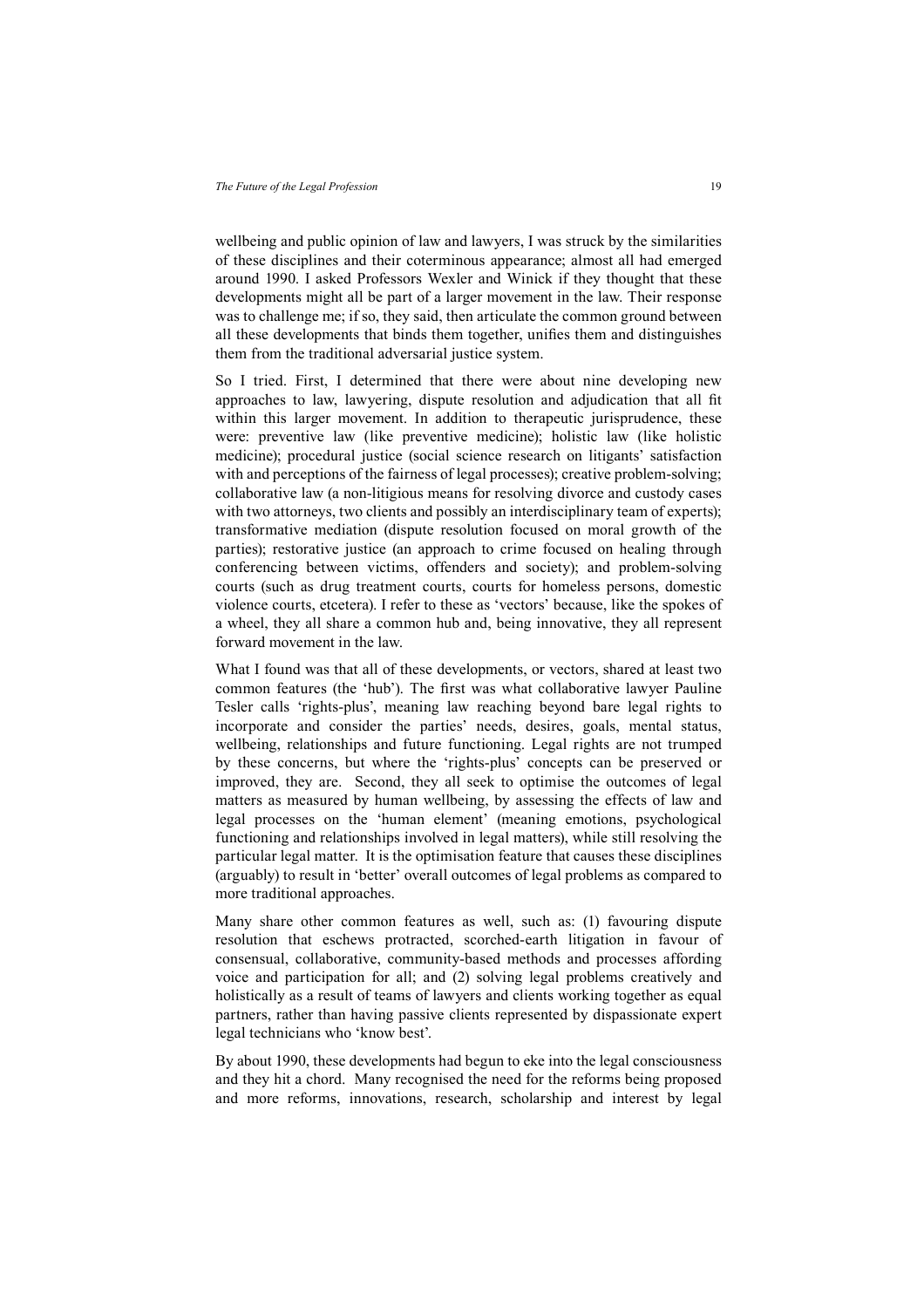educators, lawyers, mediators and judges appeared. By the end of the 1990s, these innovators, and many others interested in these disciplines, began to find each other and share information and ideas at various conferences, realising that their observations were similar and their objectives were related. The next decade saw growth, experimentation and collaboration; by the mid-2000s, it became clear that these efforts did indeed herald an overall movement — one that touched all areas of the law and transcended the scope of each individual discipline.

In 2008, I argued that the comprehensive law movement was in its adolescence, complete with growing pains, as I heard from those in the field that some approaches worked, some required adjustment and tweaking and others had unintended consequences (such as judges who, with a mere hour or two of training in TJ, misapplied the principles and practiced paternalism and coercion in the name of TJ).74 By 2010, the movement had again matured. The years from 2007 to 2010 saw the publication of five books collecting the vectors of the comprehensive law movement in one place, speaking of them in one breath and treating them as one wave, if you will.75 The practices continued and deepened and several law school courses and clinics developed.<sup>76</sup> We are now on the brink of worldwide acceptance of the importance and validity of non-adversarial approaches, alongside and together with traditional adversarial systems. Magistrate King's idea of a 'justice system', where courts are only one part of that overall system, along with many other structures and resources that are seen as equal to courts, appears to be a sound model for the future of the law.77

By 2010, Dennis Stolle, David Wexler, Bruce Winick, Julie MacFarlane, Marjorie Silver, Susan Brooks, Robert Madden, Michael King, Arie Freiberg, Becky Batagol, Ross Hyams and J Kim Wright had all authored books recognising the scope of the changes being wrought in the legal profession and collecting the vectors of the comprehensive law movement.78 Ambitious research and scholarship

- 74 See Susan Daicoff, 'Growing Pains: The Integration vs. Specialization Question for Therapeutic Jurisprudence and Other Comprehensive Law Approaches' (2008) 30(2) *Thomas Jefferson Law Review* 551.
- 75 See, eg, Susan L Brooks and Robert G Madden, *Relationship-Centered Lawyering: Social Science Theory for Transforming Legal Practice* (Carolina Academic Press, 2010) ('*Relationship-Centered Lawyering*'*)*, including therapeutic jurisprudence, preventive law, procedural justice, transformative mediation and restorative justice; J Kim Wright, *Lawyers as Peacemakers: Practicing Holistic, Problem-Solving Law*  (American Bar Association, 2010) ('*Lawyers as Peacemakers*'), including all of the vectors; Michael King et al, *Non-Adversarial Justice* (The Federation Press, 2009), including all of the vectors; Julie Macfarlane, *The New Lawyer: How Settlement Is Transforming the Practice of Law* (UBC Press, 2008) ('*The New Lawyer*'), a Canadian publication exploring, in depth, the lawyering approach underpinning the movement and including collaborative law, restorative justice, therapeutic jurisprudence and problem-solving courts; Marjorie A Silver, *The Affective Assistance of Counsel: Practicing Law as a Healing Profession* (Carolina Academic Press, 2007) ('*The Affective Assistance of Counsel*'). An earlier book collecting the vectors was Dennis P Stolle, David B Wexler and Bruce J Winick (eds), *Practicing Therapeutic Jurisprudence: Law as a Helping Profession* (Carolina Academic Press, 2000).
- 76 Courses exist at the following law schools: Phoenix School of Law, Florida Coastal School of Law, Arizona State University, Seattle University, Monash University (Australia) and South Texas College of Law. More courses on a single vector exist as well (eg, Therapeutic Jurisprudence offered at the University of Puerto Rico and University of Miami, among others). A law school clinic also exists at the William & Mary Law School.
- 77 See King et al, above n 75.
- 78 See ibid; Macfarlane, above n 75; Silver, above n 75; Brooks and Madden, above n 75; Wright, above n 75.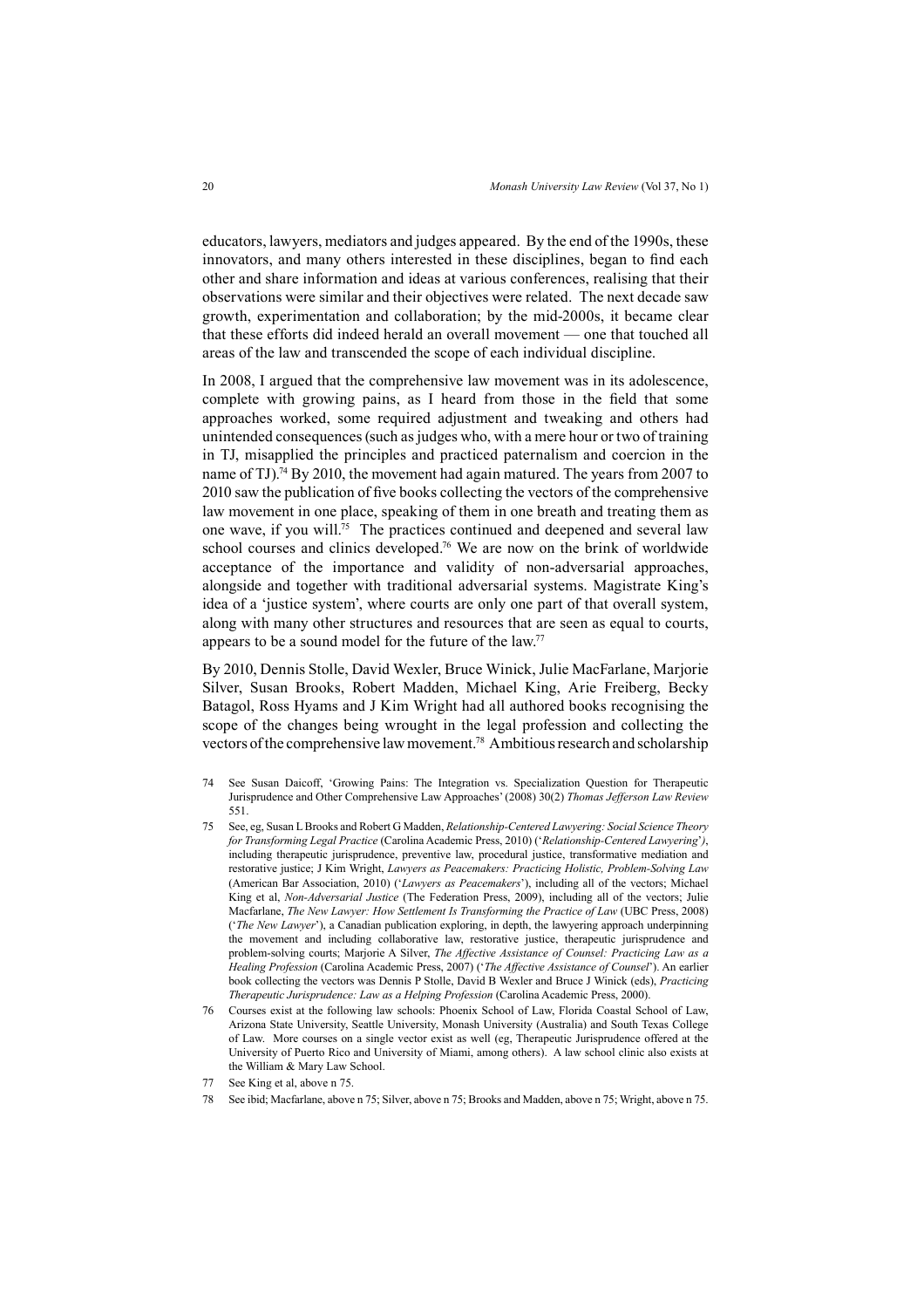agendas, frequent national and international conferences and the tireless efforts of many committed individuals, such as Professors Wexler and Winick,79 author Steven Keeva,<sup>80</sup> lawyer/journalist J Kim Wright<sup>81</sup> and many others, have all contributed to the success of this movement. The year 2010 hosted a watershed conference in Melbourne on the movement.<sup>82</sup> This conference was evidence of a moment of worldwide recognition; indeed these efforts and individuals are succeeding in greatly impacting the future of our chosen profession. It was a momentous occasion, not a time to rest and say 'we are done', but an appropriate pause to celebrate and appreciate the efforts and successes of many individuals and organisations who are working for positive change.

# **IV THE FUTURE OF THE COMPREHENSIVE LAW MOVEMENT**

Despite the prominence of the vectors of the comprehensive law movement, there are challenges ahead. The primary challenges relate to assisting law students, lawyers, mediators and judges in acquiring (or retooling to have) the necessary skills for minimal levels of competence in practising law comprehensively. Second, the ethics codes and ideals may need to be revised slightly to embrace non-adversarial, comprehensive approaches. The professional role of the lawyer may also need to be expanded and diversified. In some cases, substantive law must be revised to accommodate and facilitate comprehensive law practice. Finally, the integration of the comprehensive law vectors into the legal profession, alongside more traditional approaches, must be completed.<sup>83</sup> These challenges are explored, in reverse order, below.

### **A** *Integration Question Resolved*

One of the challenges facing the movement, the question of integration versus isolation, which I discussed in  $2008$ ,  $84$  appears to have been resolved. The issue was whether comprehensive law approaches would replace traditional approaches to law, exist alongside them as equal citizens, exist alongside them as second-class citizens, or be entirely integrated into traditional lawyering seamlessly (so that lawyers, mediators and judges would all practice traditional and comprehensive non-adversarial law equally well).<sup>85</sup>

<sup>79</sup> See generally their many articles and books collected at: David B Wexler, *Welcome* (27 July 2010) International Network on Therapeutic Jurisprudence <http://www.law.arizona.edu/depts/upr-intj/>.

<sup>80</sup> Steven Keeva's prescient book *Transforming Practices* is now in its 10<sup>th</sup> anniversary edition, see Keeva, above n 15.

<sup>81</sup> See Wright, above n 75.

<sup>82</sup> As discussed in the introductory footnote on page one of this article.

<sup>83</sup> See Daicoff, above n 74, 562–6, 573.

<sup>84</sup> Ibid 561–6.

<sup>85</sup> Ibid.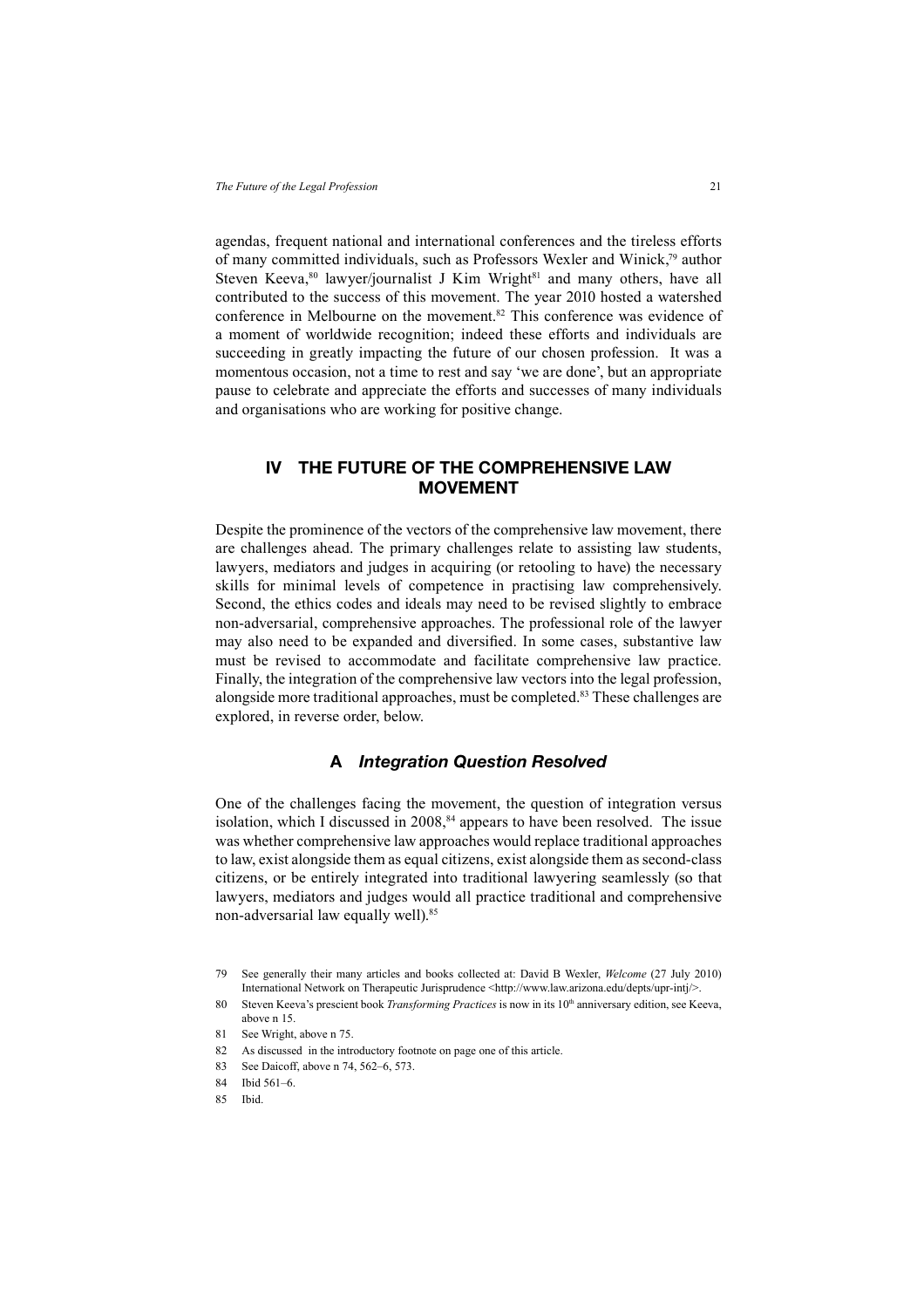King and his colleagues argued in 2009 that non-adversarial justice is part of a continuum which includes adversarial justice.<sup>86</sup> MacFarlane asserted in 2008 that 'convergence' of non-adversarial approaches with adversarial approaches is occurring.87 It appears that what MacFarlane calls 'convergence' and I call 'integration' is happening; the comprehensive law movement simply adds to the lawyer's, mediator's and judge's toolkit, rather than entirely replacing or quietly supplementing the traditional adversarial systems. There are some lawyers, mediators and judges whose work is entirely non-adversarial or comprehensive, such as Stuart Webb, founder of collaborative law,<sup>88</sup> R Baruch Bush, founder of transformative mediation<sup>89</sup> and former Judge Peggy Hora,<sup>90</sup> an early proponent of drug treatment courts. However, there are other lawyers, mediators and judges who work either adversarially or non-adversarially, depending on the 'call' of the legal problem presented. Given current economic conditions, it seems reasonable that most private lawyers would want to offer their client as many options as possible. If lawyers want to offer clients 'unbundled legal services' to save them money in legal fees, $91$  they could, for example, offer them collaborative divorce instead of traditional divorce, as well.

### **B** *The New Professional Role of the Lawyer*

Scholars in the comprehensive law movement acknowledge the need for lawyers to shift their concept of the ideal professional role of the lawyer from zealous advocate to some other model.92 Working in a comprehensive, non-adversarial mode requires the lawyer to be sensitive to the client's greater good — their psychological needs, resources, goals, relationships, wellbeing, morals and values. If the lawyer unquestioningly does what the client asks him or her to do, the lawyer and client risk a *folie à deux,* where the lawyer and client march towards a result and outcome that are, ultimately, counter-therapeutic or even damaging to the client.

For example, a client may ask a lawyer to represent her in suing her former employer for wrongful termination of employment due to discrimination. She says, 'Leave no stone unturned, I want to nail these jerks to the wall. They treated me like dirt and I want them to pay for it!' The zealous advocate can easily carry out the client's wishes and handle the case in a contentious, adversarial, inflexible mode that will cause much distress to the defendant employer. However, a lawyer adopting a 'wise counsellor' role might counsel the employee instead, knowing in the back of their mind that litigants are often in stage two, anger, of Elizabeth Kubler-Ross's

- 86 See King et al, above n 75, 5.
- 87 See Macfarlane, above n 75.
- 88 See Webb and Ousky, above n 7.
- 89 See Bush and Folger, above n 8.
- 90 See Peggy Fulton Hora, William G Schma and John T A Rosenthal, 'Therapeutic Jurisprudence and the Drug Treatment Court Movement: Revolutionizing the Criminal Justice System's Response to Drug Abuse and Crime in America' (1999) 74 *Notre Dame Law Review* 439.
- 91 See Mosten, above n 7.
- 92 See Macfarlane, above n 75.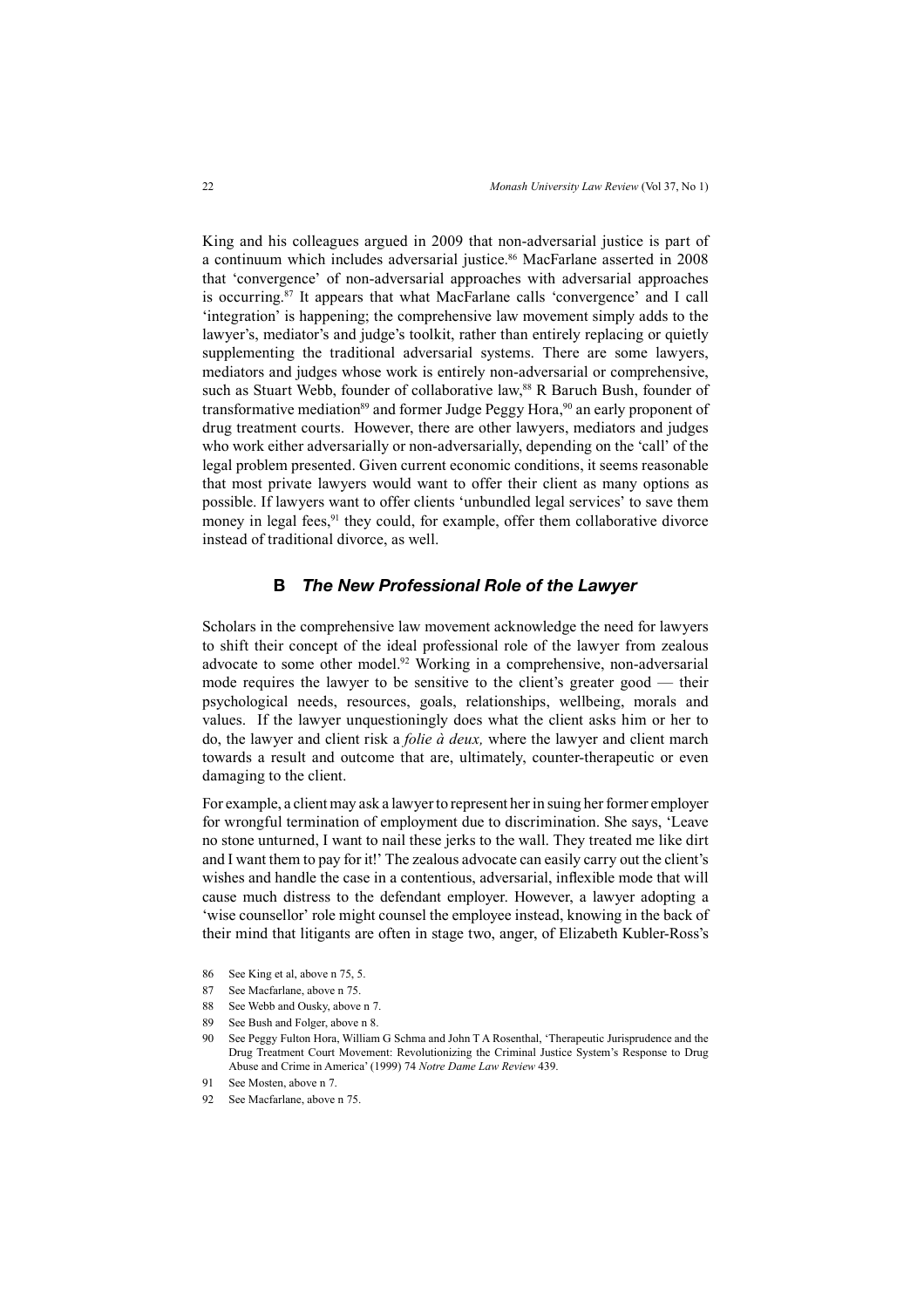famous five stages of grief. Litigants may have suffered a loss and may be grieving that loss, when they decide to sue. They may contact a lawyer when they are most angry. Adversarial litigation may easily prolong the anger stage or even ossify the client in 'anger', preventing them from moving on in the natural progression of grief, to the final stage of resolution. Instead, the lawyer in our scenario may look past the immediate demands of the client to ask: 'What is in this client's long-term best interests? Will she be an attractive candidate for a new job if she carries a burden of anger and resentment towards her former employer into a job interview? Will her life be better or worse if we fuel her anger by engaging in contentious litigation?' The lawyer would give the client counsel about this, be aware of the effect of the passage of time on the grief process and be prepared to shift his or her approach to the case to facilitate the client's *true* desires, as developed through the lawyer–client dialogue and collaboration. He or she would not necessarily blindly pursue the desires the client expresses in the initial stages of the case.

MacFarlane, noting that the current legal system overvalues litigation and zealous advocacy, also known as 'neutral partisanship', advocates the value of other modes of lawyering.93 Atkinson provides an excellent taxonomy of approaches to the professional role of the attorney, comparing the 'wise counsellor' to the zealous advocate and introducing the concept of the 'true believer' — the lawyer who only represents clients and causes he or she fervently believes in.<sup>94</sup> Atkinson's types I, II, and III might be viewed on a continuum, as follows:

| Type I           | Type II                | Type III             |
|------------------|------------------------|----------------------|
| Zealous Advocate | <i>Wise Counsellor</i> | <i>True Believer</i> |

The Type II wise counsellor integrates their own morals and values into their representation of clients and discusses their opinions and advice frankly with the client (for example: 'You may not want to insist on putting your child on the stand to testify against her father in this custody case, even though it might help your case. It may do permanent damage to your relationship with your child and her relationship with her father. Let's achieve your goals some other way.') However, the client is still the final arbiter of the goals and ends of the legal representation and, in the case of a conflict between the lawyer and the client, the lawyer will accede to the client's wishes (if lawful).

Atkinson explains that all three types of lawyers are permissible under the current ethics codes for lawyers,<sup>95</sup> even though the Type I zealous advocate model is often viewed as the only available option. Expanding the types of appropriate professional role available to lawyers when they represent clients may facilitate lawyers practising law comprehensively and non-adversarially. It should remove any fear that they are practicing improperly or acting unethically, unless they are serving as Type I attorneys. More scholarship and research is needed to develop

<sup>93</sup> Macfarlane, above n 75.

<sup>94</sup> See Atkinson, above n 20, 304–12.

<sup>95</sup> Ibid 303.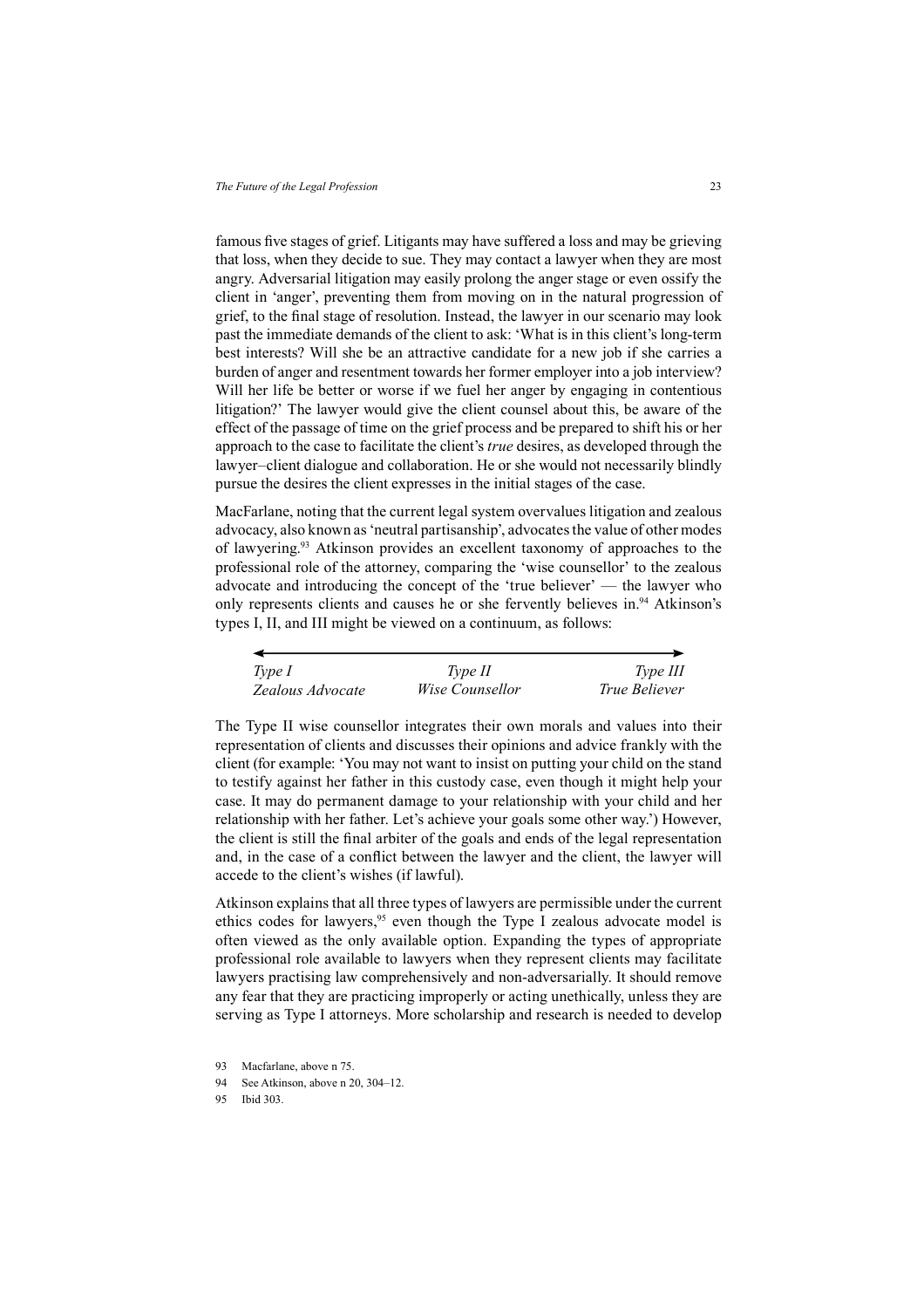the outer limits of practicing law as a Type II or III attorney. This should also provide these attorneys with guidelines on how to gently counsel, advise and help clients without becoming paternalistic or coercive.

#### **C** *The Lawyer's, Mediator's and Judge's Expanded Toolkit*

What's next? The next step, besides continuing to experiment with, evaluate, assess and refine these new modes of law, is to train legal personnel in the required skills to practice comprehensive law well. These break down into four or so categories: intrapersonal skills, interpersonal skills, dispute resolution and judging. However, a preliminary readiness to learn might be a prerequisite to this training. Tesler, for example, has written about how lawyers can 'retool' themselves to practice collaborative law,<sup>96</sup> one of the vectors of comprehensive law. She explains that a change in mindset is often needed $97$  before training in these non-traditional lawyering, mediating and judging skills will be effective.

### **1** *Intrapersonal Skills*

Legal personnel in the comprehensive law movement need certain intrapersonal skills, meaning the ability to know themselves and manage their impulses and actions. First, they need to be able to identify 'countertransference', that is, when their reactions to or feelings about another person, are affected by their own personal experiences.98 For example, a lawyer may be particularly enamoured with a client he is attracted to romantically, or may be particularly impressed with a wealthy client if the lawyer grew up poor and has always wanted to be wealthy. These 'extra' feelings or slightly irrational feelings may cause the lawyer to treat the client differently from other clients, perhaps even to the extent of insisting on the client's innocence when the client is actually guilty. As a result, the lawyer's representation of the client can be compromised. On the other hand, the lawyer might, for example, particularly dislike a male client whose manner is effeminate and emotional, because the lawyer is frustrated with his own teenage son, who he is trying to encourage to be more masculine.<sup>99</sup>

The comprehensive lawyer must be skilled in knowing himself or herself and being able to manage his or her reactions, emotions and impulses. For example, lawyers may want to explore the traits of the 'lawyer personality' and determine how many of these apply to them. Then, they may want to consider how those traits might impede or improve their ability to practice law comprehensively. For example, the typical lawyer trait of 'thinking' as a decision-making preference suggests that most lawyers value logic and rational analysis when making decisions. However, many non-lawyers (about half or more) make decisions on

<sup>96</sup> See Tesler, 'Collaborative Law: A New Paradigm for Divorce Lawyers', above n 7, 984 n 43.

<sup>97</sup> Ibid 983–5.

<sup>98</sup> See Marjorie A Silver, 'Love, Hate, and Other Emotional Interference in the Lawyer/Client Relationship' (1999) 6 *Clinical Law Review* 259.

Silver, above n  $75, 22-8$ .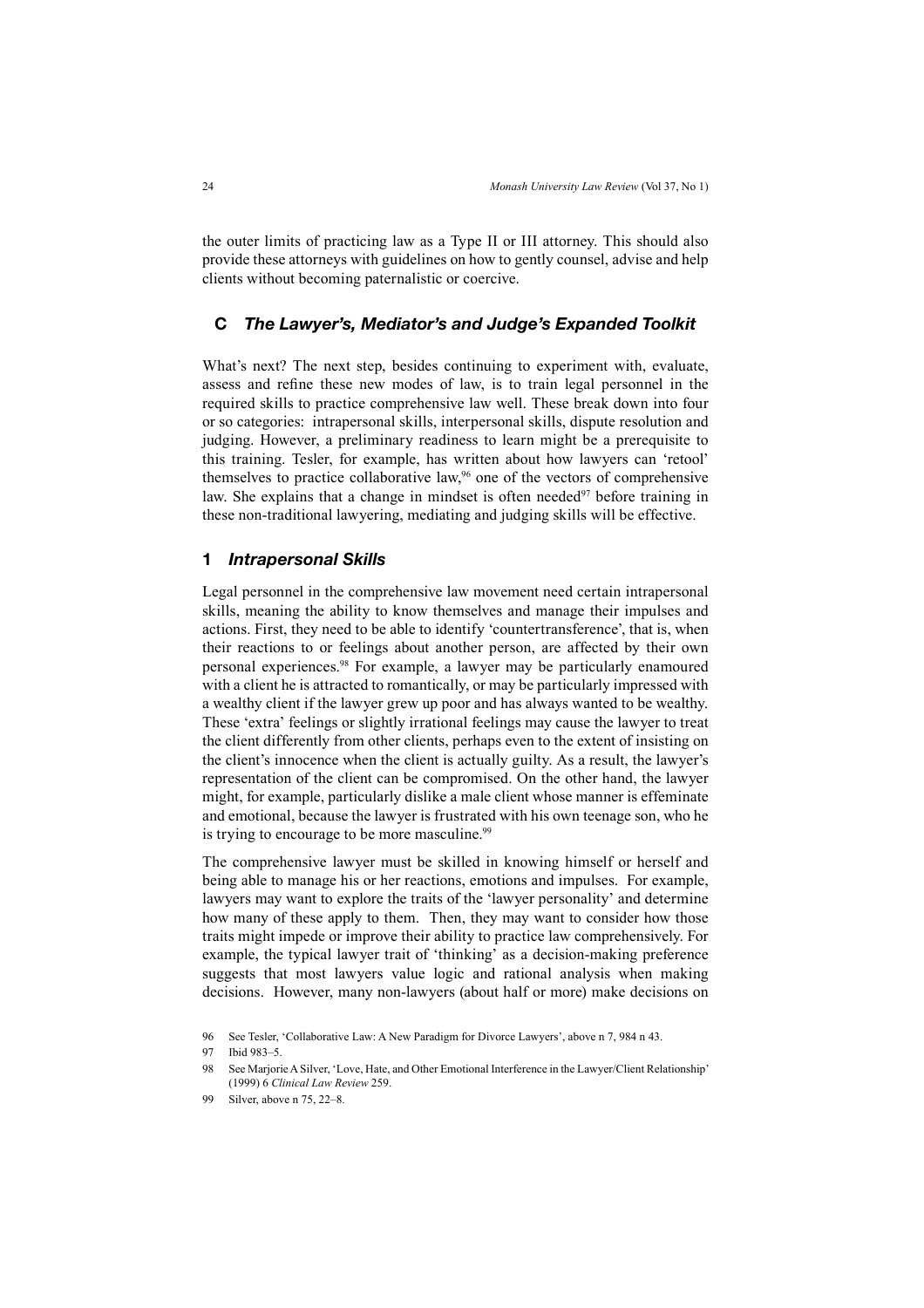the basis of 'feeling', which emphasises context, relationship, personal values and harm to others.100 Another example would be the typical lawyer traits of dominance and competitiveness; if extreme, these may need to be curbed in legal personnel working comprehensively. Anger management, for example, may be useful. Reflection and mindfulness are also useful tools to use in gaining such self-awareness and self-knowledge.<sup>101</sup>

Finally, the comprehensive lawyer needs to be able to watch for paternalism and coercion when working with clients in a healing fashion. Perhaps one of the greatest dangers of these approaches to law is legal personnel foisting 'healing' strategies and solutions on unwilling clients, because the lawyer is overly invested in the strategy or solution or simply wants to be a 'healer'.

### **2** *Interpersonal Skills*

The comprehensive lawyer needs to have excellent listening and observational skills and be able to convey empathy, or the ability to 'stand in the shoes' of another and express that understanding to the other. These skills are useful in identifying parties' underlying needs, motives, interests and wishes — the 'rights-plus' feature of the vectors of the movement. Empathy is useful in getting parties to open up and disclose information, in defusing others' anger and in creating good interpersonal bonds.

The comprehensive lawyer also needs to be able to identify and manage appropriate boundaries, not allowing himself or herself to become 'enmeshed' with his or her clients. He or she needs to know how much self-disclosure, or information about himself or herself, to share with others when creating an interpersonal bond. For example, Linda Mills explains that self-disclosure is useful in creating a good lawyer–client relationship when the lawyer has personally undergone the legal problem facing the client (such as domestic violence or bankruptcy). <sup>102</sup>

The comprehensive lawyer needs to have a rudimentary understanding of basic social science and psychology, as well as the tenets of procedural justice. Procedural justice refers to social science findings that litigants' satisfaction with legal processes depends more on three factors than on whether they won or lost. These three are: voice (the ability to tell their story and be heard); participation (the ability to participate in the decision-making process or at least have the decision-maker justify his or her decision); and respect (being treated by the

<sup>100</sup> Lawrence R Richard, 'Psychological Type and Job Satisfaction among Practicing Lawyers in the United States' (2002) 29 *Capital University Law Review* 979, 1016.

<sup>101</sup> Mindfulness is also relevant for mediators; Professor Leonard Riskin has been most influential in forwarding the use of mindfulness in the law and in dispute resolution. See, eg, Leonard L Riskin, 'The Contemplative Lawyer: On the Potential Contributions of Mindfulness Mediation to Law Students, Lawyers, and Their Clients' (2002) 7 *Harvard Law Review* 1; Douglas A Codiga, 'Mindfulness in the Law and ADR: Reflections on the Potential Growth of Mindfulness Mediation in the Law' (2002) 7 *Harvard Law Review* 109.

<sup>102</sup> See Linda Mills, 'Affective Lawyering' in Dennis P Stolle, David B Wexler and Bruce J Winick (eds), Practicing Therapeutic Jurisprudence: Law as a Helping Profession (Carolina Academic Press, 2000) 309.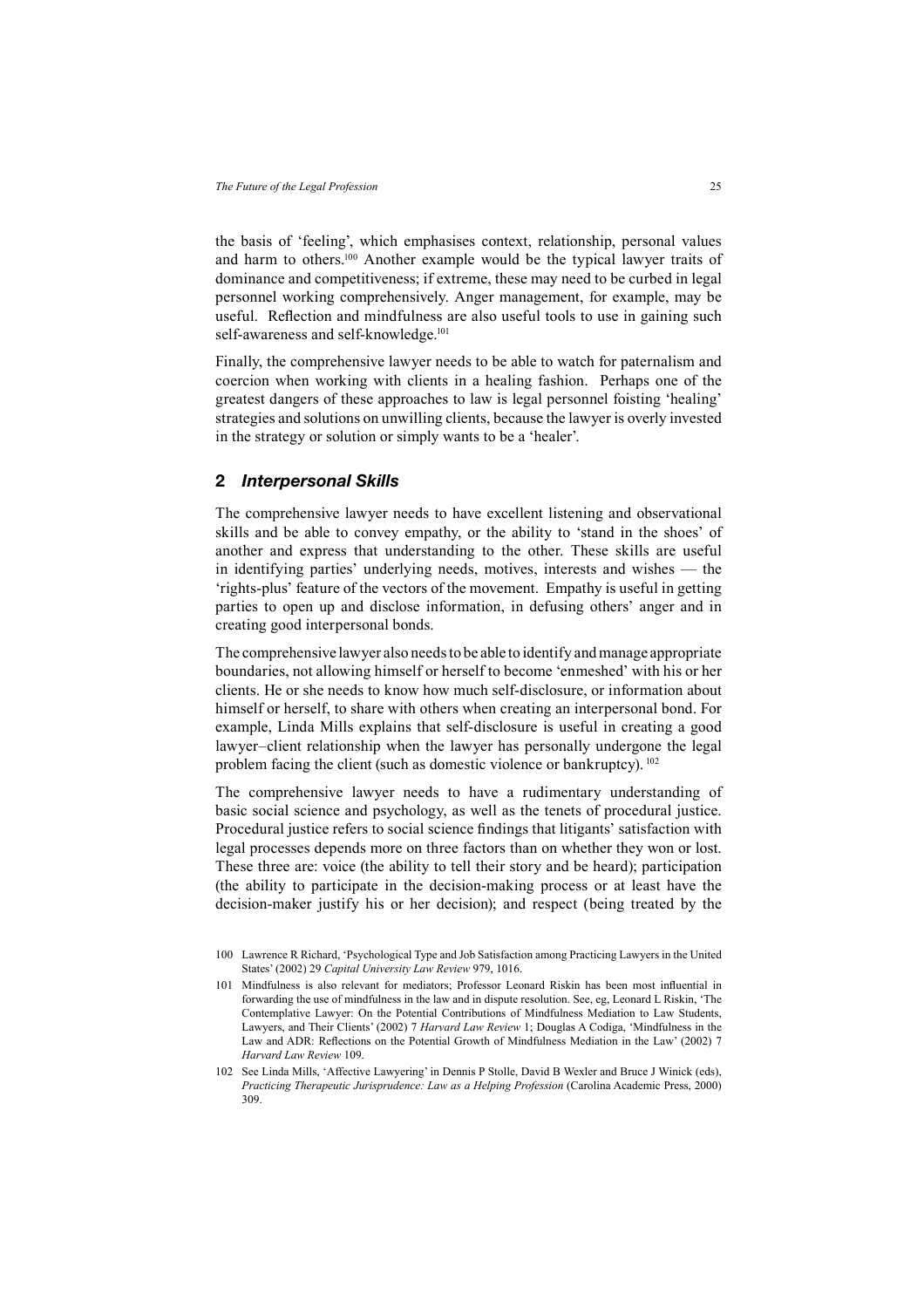authorities with dignity).<sup>103</sup> The comprehensive lawyer also needs to know when to refer a client to a non-lawyer professional such as a psychologist, psychiatrist, or financial planner.

Comprehensive lawyers may want to learn how to utilise therapeutic jurisprudence/ preventive law concepts, such as 'psycho-legal soft spots' and the 'rewind' and 'fast forward' of cases, to prevent litigation. Creative problem-solving is important for 'out of the box' solutions to legal problems. Understanding the value of apology, forgiveness and reconciliation and learning how to facilitate them may also be important. The comprehensive lawyer needs to be able to 'triage' legal problems, meaning deciding which comprehensive law vector or vectors in the lawyer's 'toolkit' would be best to apply. Finally, the comprehensive lawyer needs to be able to work well with others (such as cooperatively with his or her client), exercise leadership skills and be able to build teamwork among a group of professionals and parties. Cooperation and collaboration are important to proper practice of comprehensive law vectors, as well as more traditional skills such as advocacy, oral persuasion and confrontation.

#### **3** *Dispute Resolution Skills*

The comprehensive lawyer needs excellent conflict resolution skills, as comprehensive law utilises non-traditional alternative dispute resolution methods such as collaborative law, transformative mediation, restorative justice and circle process.104 When a third party decision-maker is desired, the comprehensive lawyer will want to consider non-traditional courts such as problem-solving courts and community courts, as well as more traditional courts.

#### **4** *Judging Skills*

The comprehensive law judge will also assume a different role to that of the traditional judge. He or she will need to be able to exhibit 'tough love' with litigants, collaborate with counsel and non-legal professionals on interdisciplinary teams and form relationships with litigants to function in a healing mode. Drug treatment court judges, for example, employ a host of non-traditional skills in order to function effectively and to attempt to rehabilitate offenders.<sup>105</sup>

#### **5** *Training Programs*

What is required now is more research and data on what works and how it works. and the development of excellent training materials to train old and new legal personnel in how to practice, adjudicate and mediate comprehensively, so they

<sup>103</sup> See Tyler, above n 44.

<sup>104</sup> For a description of these methods, see Susan Daicoff, *Comprehensive Law Practice: Law as a Healing Profession* (Carolina Academic Press, 2011) 165–234; King et al, above n 75, 39–64, 88–137.

<sup>105</sup> See, eg, David Stevens Hobler, *Drug Treatment Court: The Making of Judicial Capital — Collaborative Therapeutic and Preventive Practices* (20 July 2011) California Western School of Law — San Diego <http://www.preventivelawyer.org/main/default.asp?pid=essays/hobler.htm*>.*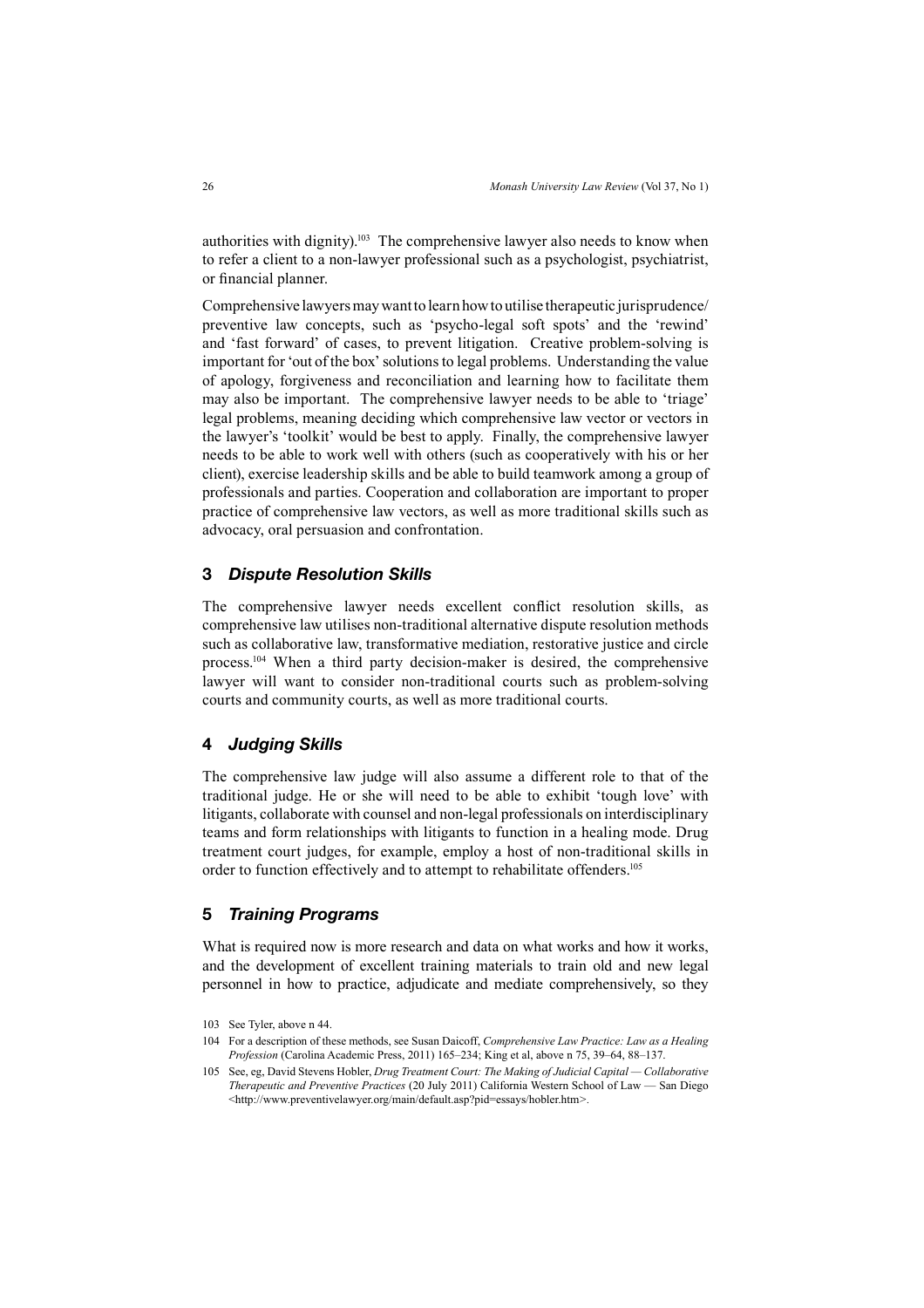can be equally proficient at adversarial and non-adversarial approaches alike. Law schools need to develop courses and clinics in non-adversarialism to balance out their offerings in adversarial practice such as trial advocacy, moot court, mock trial, pre-trial litigation drafting and the like.<sup>106</sup> Curricular decision-makers need to be approached with information about the prevalence of comprehensive law courses around the globe and proposals to add such courses and clinics to the curriculum.

Finally, more training materials and textbooks need to be developed to stand alongside the now six or so excellent books on the comprehensive law movement. The following can be used as materials for general courses: Stolle, Wexler, and Winick's *Practicing Therapeutic Jurisprudence*, Silver's *The Affective Assistance of Counsel*, *Non-Adversarial Justice* by King and his colleagues, Wright's *Lawyers as Peacemakers*, MacFarlane's *The New Lawyer* and *Relationship-Centered Lawyering* by Brooks and Madden.107

### **V MILLENNIALS AND THE ECONOMIC CRISIS**

Ironically, what is most exciting for the future of the comprehensive law movement may be the potential of the rising generation of young lawyers in the profession, when combined with the current economic crisis, to foster the growth of comprehensive law approaches.

# **A** *The Economic Crisis*

The current global economic crisis, while devastating in many ways, may have some surprising consequences. It may, for example, accelerate innovation in the legal profession. Unable to afford the traditional hourly legal fees charged by private lawyers, clients may begin seeking cheaper ways to answer questions about the law and handle legal matters,  $108$  such as: fixed legal fees, unbundled legal services,<sup>109</sup> web-based delivery of legal knowledge, co-opting of legal services and knowledge by non-lawyers<sup>110</sup> and virtual law firms. Susskind suggests that

<sup>106</sup> For example, the author's survey shows that her institution, Florida Coastal School of Law, has about 30 to 35 trial related courses and clinics and five to seven non-adversarial courses

<sup>107</sup> See Macfarlane, above n 75, exploring in detail the current state of the legal profession, changing professional roles of the lawyer and lawyering; Silver, above n 75, exploring how lawyers approach clients comprehensively; Brooks and Madden, above n 75, including therapeutic jurisprudence, preventive law, procedural justice, transformative mediation and restorative justice; Stolle, Wexler and Winick (eds), above n 75, including therapeutic jurisprudence, preventive law, procedural justice, transformative mediation and collaborative law; Wright, above n 75, including all of the vectors; King et al, above n 75, including all of the vectors.

<sup>108</sup> See Susskind, above n 17, 148–53, noting cost consciousness of clients and predicting changes to billing practices.

<sup>109</sup> See Forrest S Mosten, *Unbundling Legal Services: A Guide to Delivering Legal Services A La Carte*  (American Bar Association, 2000).

<sup>110</sup> See Susskind, above n 17.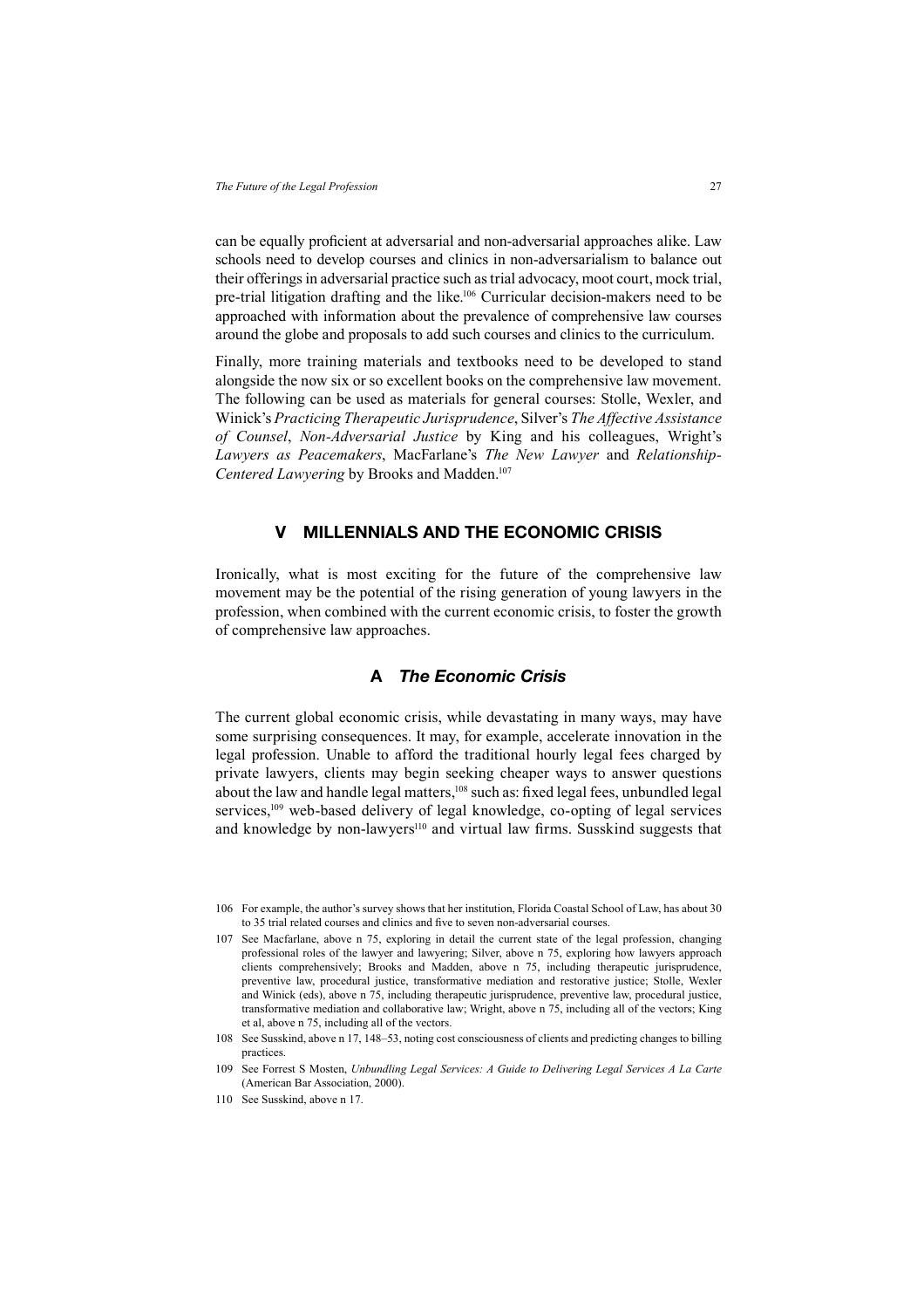outsourcing, web-based delivery and technology will assist clients in drafting their own legal documents with some online help, bypassing lawyers altogether.<sup>111</sup>

The justice gap has also led to innovative solutions such as 'low bono', a program staffed by new lawyers to serve clients whose income is too high to qualify for legal aid, but too low to finance traditional legal fees.<sup>112</sup> These programs may be housed in a law school, which benefits the school by employing its graduates and benefits the new lawyers, who need work.<sup>113</sup>

New law school graduates and unemployed lawyers may brainstorm innovative, cost-effective ways to deliver legal services in order to have work. Thus, they may turn to some of the comprehensive law approaches, such as collaborative law, restorative justice and transformative mediation, which often resolve legal matters faster and cheaper than court proceedings.

## **B** *The Millennial Generation*

The Millennials — those born between (approximately) 1983–2001114 — have just begun to enter the legal profession in the last few years. Some of their specific traits, likes and characteristics may fi t well with comprehensive law approaches.

#### **1** *Characteristics of the Millennials*

Historians Howe and Strauss identified the 'Millennial' generation in the course of studying 500 years or so of history and generational influences.<sup>115</sup> They concluded that there were four general types of generations that appeared in a cyclical pattern. They named these types: Heroes, Artists, Prophets and Nomads. Each of the four types has a distinct set of characteristics, drives and motivations, often developed in response to the generation preceding it. The Hero generations, for example, rise to power after a period of instability and crisis and they work to rebuild, re-establish and stabilise their world. For example, the 'Greatest Generation' came of age after the Great Depression.

Howe and Strauss explain that each generation lasts approximately 22 years and since there are four types, there is thus one complete 'cycle' every 90 or so years. They posit that these generational influences hold true globally as well. In the  $20<sup>th</sup>$  century, they identified the following generations (birth years and types in parentheses):

- 111 Ibid.
- 112 See Luz Herrera, 'Rethinking Private Attorney Involvement through a "Low Bono" Lens' (2009) 43 *Loyola Law Review* 1.
- 113 Karen Sloan, 'Incubators Give Birth to Flocks of Solo Practitioners' (2011) *The National Law Journal* <http://www.law.com/jsp/tx/PubArticleTX.jsp?id=1202513553104&slreturn=1&hbxlogin=1>.
- 114 See Judith Welch Wegner, 'Reframing Legal Education's "Wicked Problems"' (2009) 61 *Rutgers Law Review* 867, 988, citing Howe and Strauss, *Generations*, above n 57, 1584–2069; Susan K McClellan, 'Externships for Millennial Generation Law Students: Bridging the Generation Gap' (2009) 15 *Clinical Law Review* 255, 259, placing the birth years between 1982 and the mid-2000s.
- 115 See generally Howe and Strauss, *Generations*, above n 57.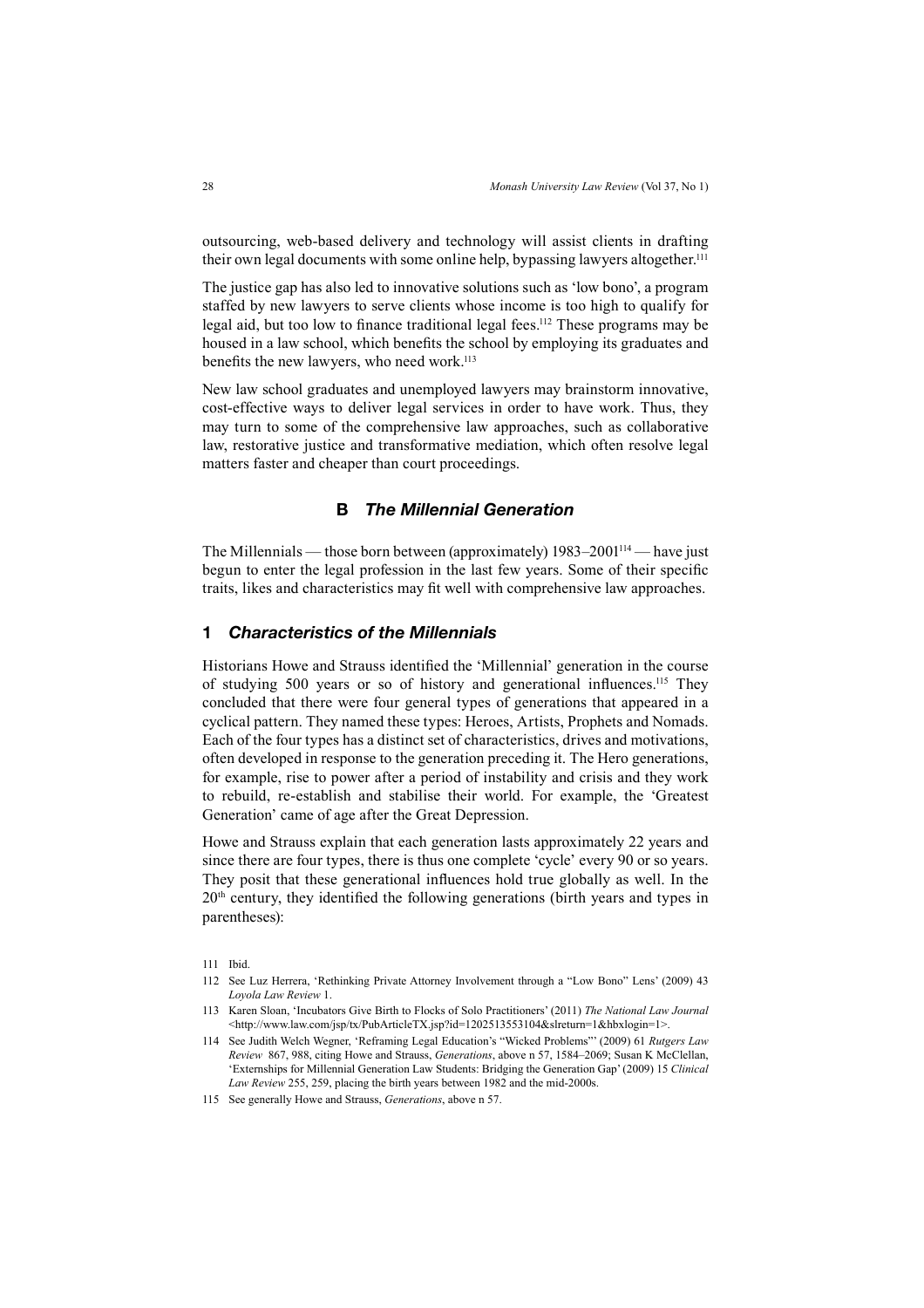- Lost Generation (1883–1900) (Nomads)
- Greatest Generation (1901–24) (Heroes)
- Silent Generation (1925–42) (Artists)
- Baby Boomer (1943–60) (Prophets)
- Generation X (1961–81) (Nomads)
- Millennial Generation/Generation Y/Generation Next or Net (1982–98) (Heroes)
- Generation Z/New Silent Generation/Homeland Generation (1999–2019)  $(Artists)<sup>116</sup>$

They claim that the last 'Hero' generation, the GI or Greatest Generation, came of age after the crisis of the Great Depression, during World War II, and then rose to power in the 1950s; this generation was responsible for rebuilding, the economic boom and the prosperity of that time.<sup>117</sup> The Millennials are similarly a 'Hero' generation; they will rise to power perhaps after the current economic crisis. Commentators suggest that they are likely to find non-traditional solutions to the problems facing the world today, rebuild and re-establish order and prosperity.<sup>118</sup>

The Millennials have been described as follows:119 they celebrate diversity and work well in diverse teams and groups, they are optimistic, realistic, self-inventive, collaborative, nurtured, close to their parents<sup>120</sup> and civically minded. They seek to rewrite the rules, think institutions are irrelevant, assume technology and spend a great deal of time online, multitask well and seek interactive relationships, structure, mentoring and direct support from mentors. <sup>121</sup>

Their reliance on and proficiency with technology is well-known. They use technology at higher rates than people from other generations. For example, in 2007: 97 per cent of students owned a computer; 94 per cent owned a cell phone; 92 per cent of those reported multitasking while instant messaging; 76 per cent used instant messaging; 56 per cent owned an MP3 player; 40 per cent used television to get most of their news; 34 per cent used the Internet to get their news; and on average they spent at least 3.5 hours a day online.<sup>122</sup>

116 Ibid.

- 117 Ibid 259–60.
- 118 See McClellan, above n 114, 259–61.
- 119 The following descriptions come from: McClellan, above n 114, 259–270; Melody Finnemore, 'Meet the Millennials: Young Attorneys Prompt Need for Firms to Explore New Ways of Doing Business' (2005) 66 *Oregon State Bar Bulletin* 9, 9–13; Melissa H Weresh, 'I'll Start Walking Your Way, You Start Walking Mine: Sociological Perspectives on Professional Identity Developmental and Influence of Generational Differences' (2009) 61 *South Carolina Law Review* 337, 368.
- 120 In a survey of college students in the USA, Millennials spoke with their parents an average of 1.5 times per day about a wide range of topics: See Reynol Junco and Jeanna Mastrodicasa, *Connection to the Net.Generation: What Higher Education Professionals Need to Know about Today's Students* (National Association of Student Personnel Administrators, 2007).
- 121 See McClellan, above n 114, 259–270; Finnemore, above n 119, 9–13; Weresh, above n 119, 368.
- 122 See Junco and Mastrodicasa, above n 120, 67, 70–80, which surveyed 7705 college students in the USA in a research study.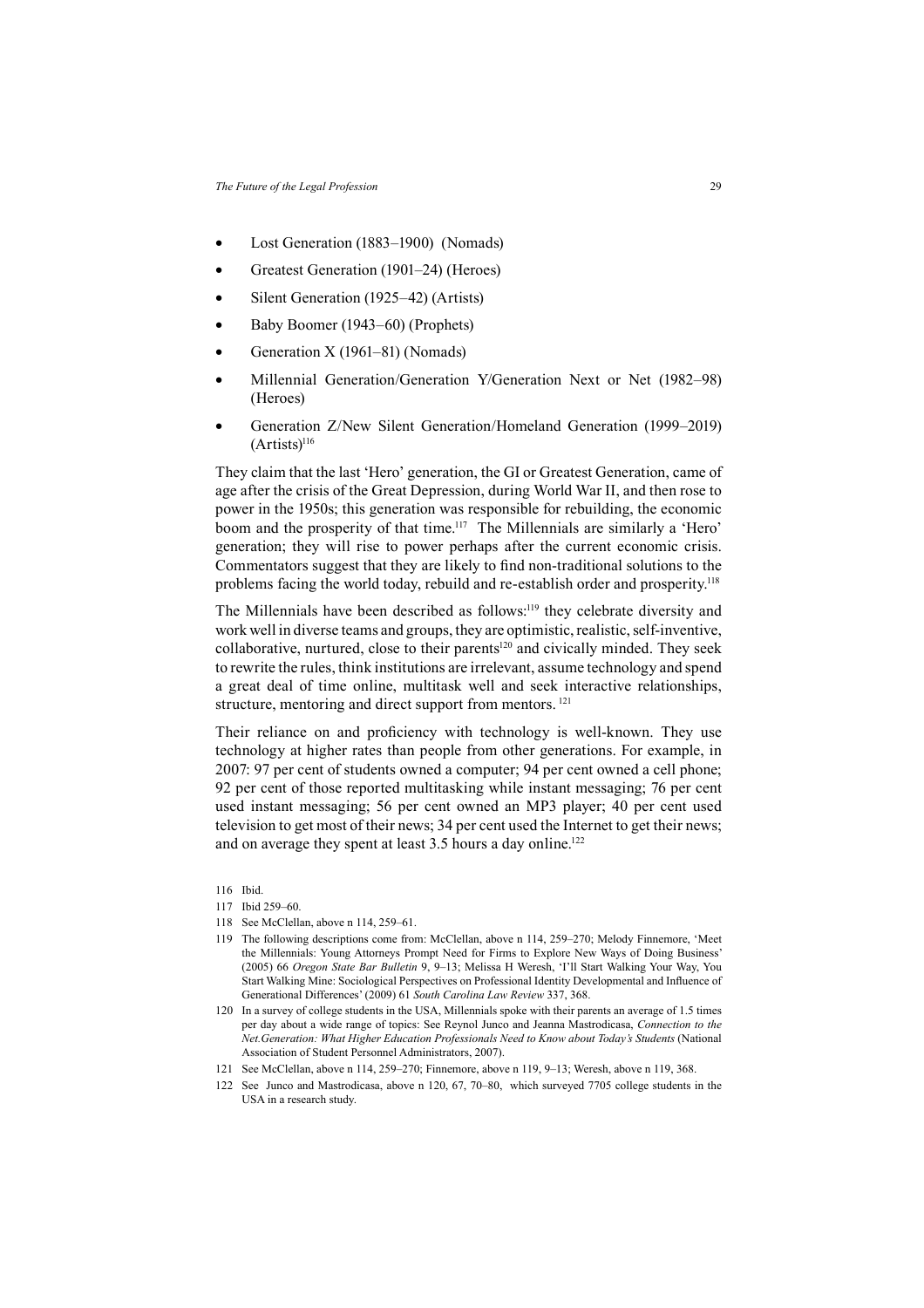They have been called 'trophy kids' who have a sense of entitlement, as they have experienced school and extracurricular activities where 'no one loses' and everyone gets a 'thanks for participating' trophy. They are used to structure in their day-to-day schedule and specific, structured rubrics for assignments; thus they have been accused of needing too much direction, supervision, support and 'hand-holding'. They have high expectations of their work and desire to shape their jobs to fit their lives rather than adapt their lives to the workplace, as they demand work–life balance.

They are also used to working in teams of diverse individuals and prefer to interact in groups rather than one-on-one. They are peer-oriented (for example, they frequently use social networks such as Facebook and Twitter), demand transparency from those in authority and crave immediate, regular feedback laced with much praise. They also seek meaningful work and many want to 'make a difference' in the world.

Some estimate that there are 75 million Millennials, as compared to 51 million 'Gen Xers'. In contrast, the Gen Xers accept but don't celebrate diversity; are pragmatic, practical, self-reliant and individualistic; reject the rules and mistrust institutions; use technology; and seek a casual, friendly work environment that affords flexibility and freedom and a place to learn. Compared to the Millennials, they can appear like individualistic, cynical loners.

### **2** *Relationship to the Law as a Healing Profession*

Several of the characteristics of the Millennials may contribute greatly to the growth of the comprehensive law movement. First, they are civically minded and seek solutions for the pervasive and disturbing problems facing the world and society today, such as poverty, hunger, corruption, water needs, pollution, poor education, health care, the justice gap, etcetera. They ask 'Why?', buck tradition and propose reforms. Law as a healing profession, as presented by the vectors of the comprehensive law movement, may appeal to the Millennials' desire to improve the world. It may appeal to their sense of innovation and desire to remake institutions from the ground up.

Second, Millennials like to work in teams, particularly diverse teams. They enjoy collaboration and teamwork. They enjoy interactive relationships and want their work to be personalised and fulfilling. Law as a healing profession may allow them to be involved and engaged in team-like partnerships with their clients, opposing counsel and judges, instead of working in a solitary, individualistic mode. They are likely to seek out innovative, technology-based, sustainable, cooperative ways to practice and adjudicate law. They are not likely to enjoy the solitary, isolated aspects of the traditional practice of law.

Millennials are not likely to accept the status quo, unquestioningly accept a long period of apprenticeship in the legal profession, or follow tradition. They have the potential to innovate, make changes and brainstorm new, sustainable, previously unimagined ways to make money and deliver legal services to clients.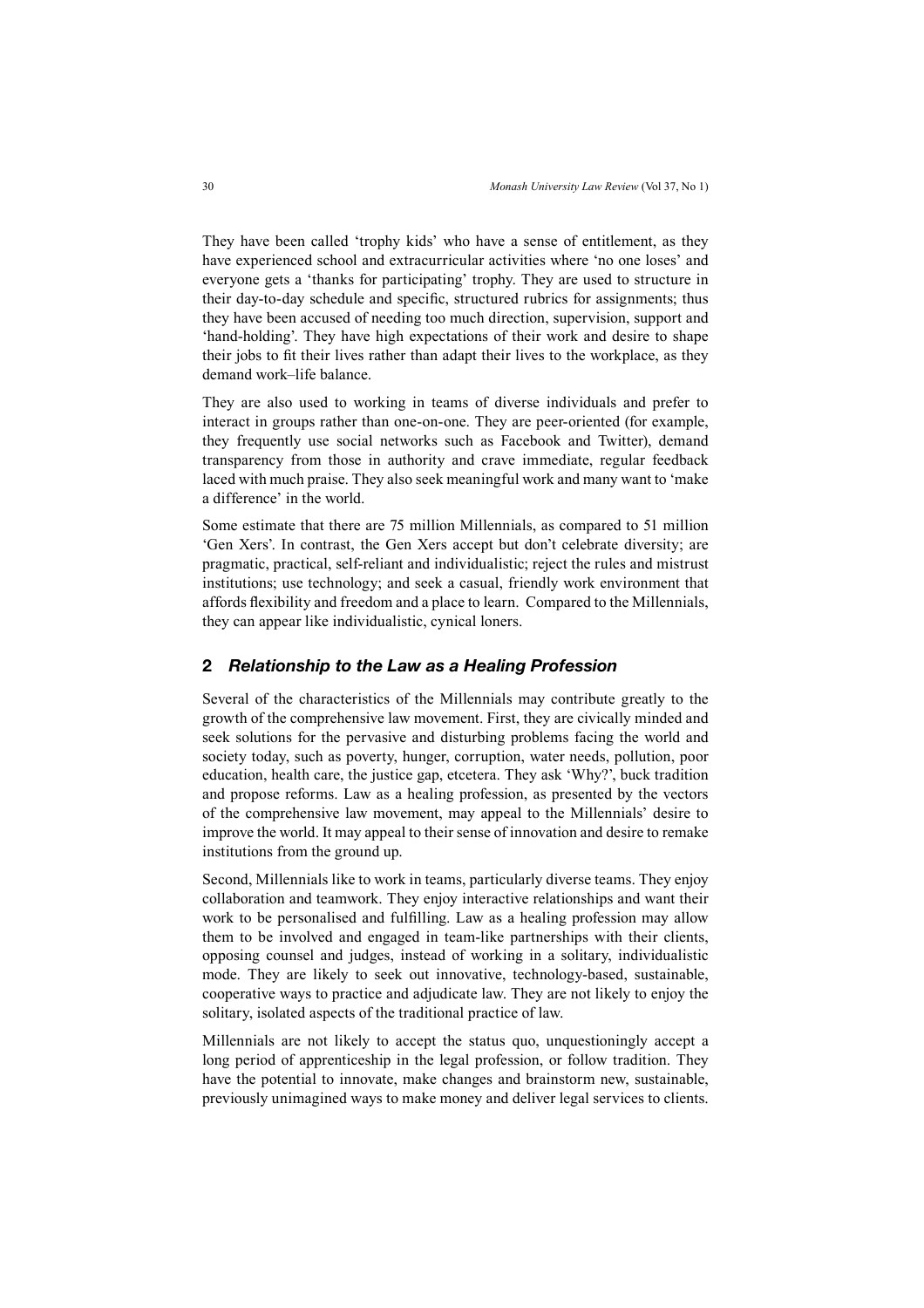The comprehensive law movement vectors are likely to appeal to Millennials as they are innovative, cooperative and collaborative and promise solutions to the ills facing the law as an institution.

# **VI CONCLUSION**

The legal profession has been exhibiting a panoply of difficulties and challenges for several decades, ranging from lawyer distress and low public opinion to the justice gap, failure of the court system and of the criminal justice system, limited or no access to trials, lawyers' inadequate training for mediation and settlement of cases and deficiencies in legal education. Responses to these concerns include a number of new developments in the law, including the vectors of the comprehensive law movement.

The comprehensive law movement, with its disciplines of therapeutic jurisprudence, preventive law, procedural justice, creative problem-solving, collaborative law, restorative justice, transformative mediation, holistic justice and problem-solving courts, has made enormous strides since 1990. By 2010, it had celebrated the publication of at least six books collecting all or some of these vectors<sup>123</sup> and also an international conference on 'non-adversarial justice'. As a movement, it has survived infancy and adolescent awkwardness, as it has struggled to find its proper role in the legal profession, faced opposition and established itself in legal scholarship, law practice, the court system and legal education. Some of its practices have been tested and deemed ethical<sup>124</sup> and the professional role of the attorney has expanded to allow for a more comprehensive approach to client problems.125

Its next task is to develop better training materials and methods for law students, lawyers, mediators and judges to learn how to apply its vectors. While several excellent books are available,<sup>126</sup> specific training materials and methods are sparse.

Despite its appeal, the comprehensive law movement has the potential to become marginalised, or so integrated into mainstream law that it becomes diluted in the future. Fortunately, there are two recent developments that have the potential to thrust the comprehensive law movement into the forefront. These are the current economic crisis and the rise of the Millennial generation.

<sup>123</sup> See the six books cited, above n 75.

<sup>124</sup> An example of an ethical controversy was the question of whether collaborative law's withdrawal feature was ethical. After some controversy, an American Bar Association opinion found in 2007 that it is, as long as informed consent is obtained from the client. See Ethics Committee, 'Ethical Considerations in the Collaborative and Cooperative Law Contexts' (Formal Ethics Opinion No 115, Colorado Bar Association, 24 February 2007); Standing Committee on Ethics and Professional Responsibility, 'Ethical Considerations in Collaborative Law Practice' (Formal Opinion No 07-447 (2007) 3, American Bar Association, 2007).

<sup>125</sup> See American Bar Association, *American Bar Association Model Rules of Professional Conduct* (1983) Rule 2.1 <http://www.law.cornell.edu/ethics/aba/current/ABA\_CODE.HTM#Rule\_2.1>.

<sup>126</sup> See the six books cited, above n 75.